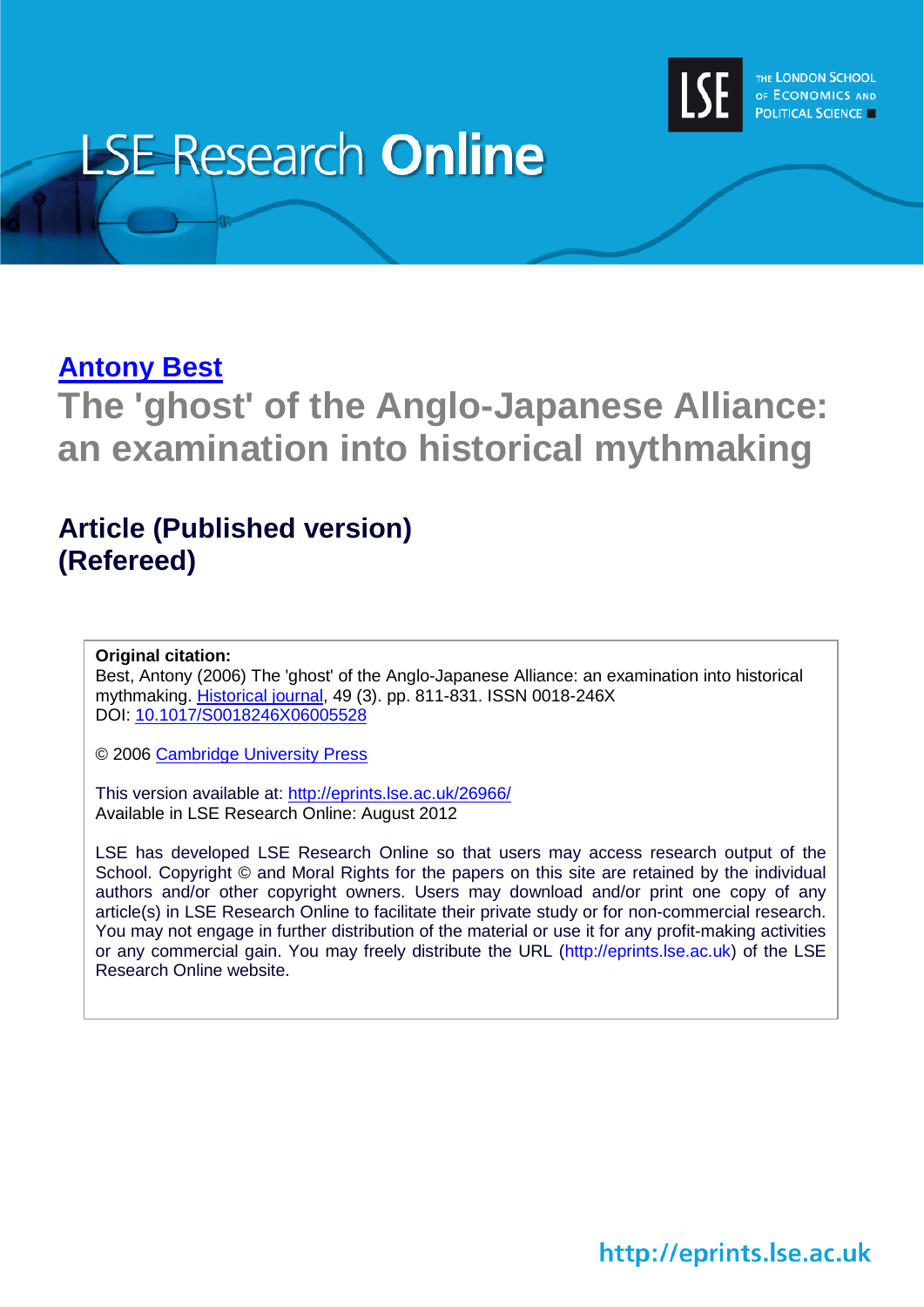The Historical Journal, 49, 3 (2006), pp. 811-831 <sup>©</sup> 2006 Cambridge University Press doi:10.1017/S0018246X06005528 Printed in the United Kingdom

## THE 'GHOST' OF THE ANGLO-JAPANESE ALLIANCE*:* AN EXAMINATION INTO H I S T O R I C A L M Y T H -M A K I N G\*

#### ANTONY BEST

London School of Economics and Political Science

ABSTRACT. Even though the argument runs counter to much of the detailed scholarship on the subject, Britain's decision in 1921 to terminate its alliance with Japan is sometimes held in general historical surveys to be a major blunder that helped to pave the way to the Pacific War. The lingering sympathy for the combination with Japan is largely due to an historical myth which has presented the alliance as a particularly close partnership. The roots of the myth lie in the inter-war period when, in order to attack the trend towards internationalism, the political right in Britain manipulated memory of the alliance so that it became an exemplar of 'old diplomacy'. It was then reinforced after  $1945$  by post-war memoirs and the 'declinist' literature of the 1960s and 1970s. By analysing the origins of this benevolent interpretation of the alliance, this article reveals how quickly and pervasively political discourse can turn history into myth and how the development of myths tells us much about the time in which they were created.

I

The role of myths in international history is a topic that has generated growing attention over the last decade. The stimulus for this development has come from two directions. First, the rise of cultural history has led to increasing interest in the degree to which our knowledge of the past is shaped by collective memory. This perspective characterizes history as an inherently political process in which events are open to manipulation by both state and society and are used to serve the cause of inculcating and reinforcing national identity.<sup>1</sup> Second, in the field of international relations and political science there has been a new focus on the way in which decision-makers and the media use, and abuse, historical analogies in order

Department of International History, London School of Economics, London WC2A 2AE A.Best@lse.ac.uk

<sup>\*</sup> I wish to thank the Trustees of the Liddell Hart Centre for Military Archives for permission to quote from the Liddell Hart papers and Mr A. J. Maxse for permission to quote from the Leo Maxse papers.

<sup>&</sup>lt;sup>1</sup> For an interesting discussion of this approach, see Jan-Werner Müller, 'Introduction, the power of memory, the memory of power and the power over memory', in Jan-Werner Müller, ed., Memory and power in post-war Europe (Cambridge, 2002), pp. 1–35.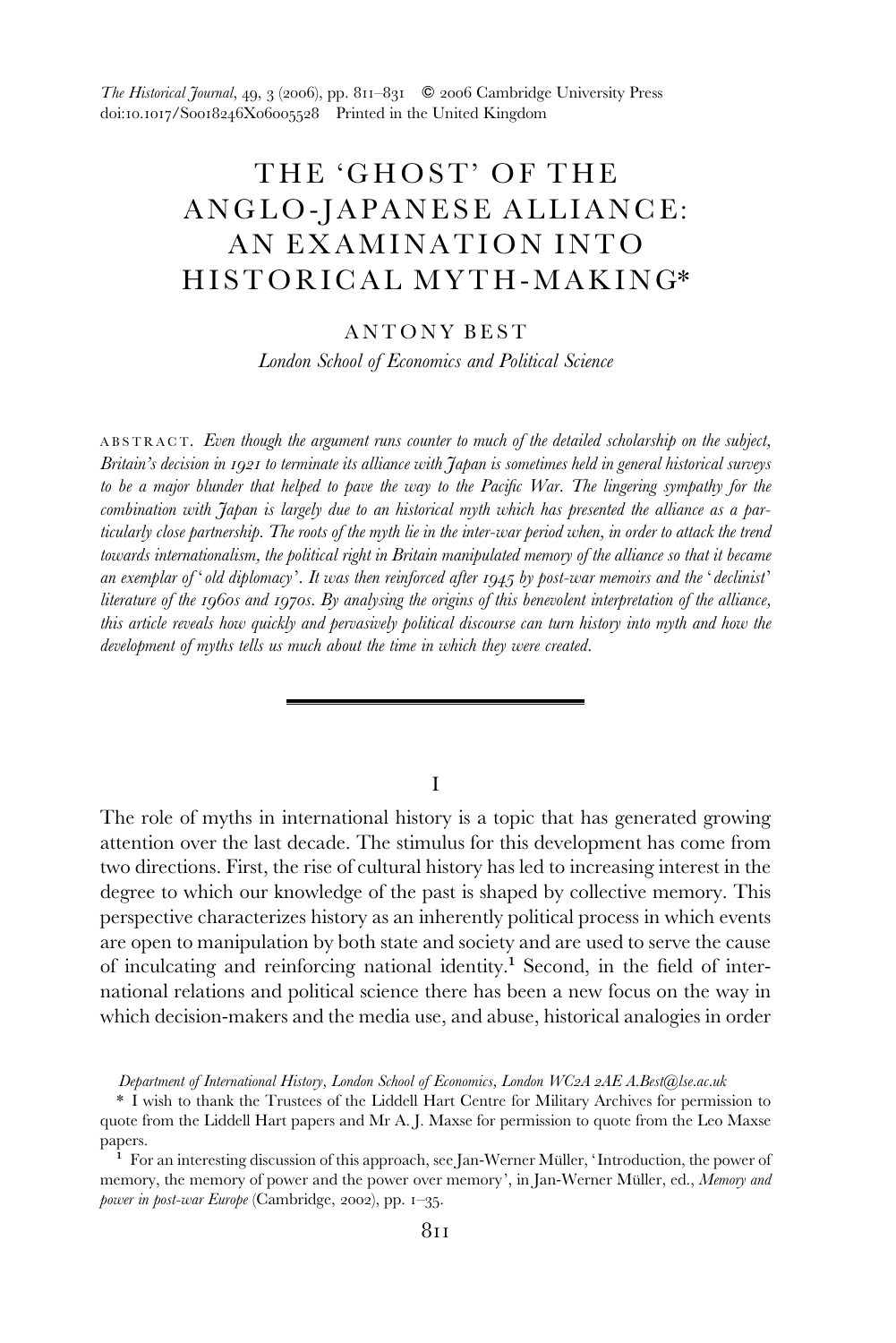to justify policy and to simplify the task of interpreting current events. Thus the exigencies of contemporary politics mean that historical episodes are turned into shorthand clichés devoid of their original complexity.<sup>2</sup>

How though are mythical interpretations of history formed? Up to now this issue has not been fully addressed. This is largely because the historians working in this area have been primarily concerned with the contemporary resonance of historical myths. Moreover, they have tended to focus on the mythical aspects of the most familiar controversies, such as interpretations of a particular nation's memory of its role during the Second World War, where the topic is too complex to lend itself to detailed analysis. However, to study how myths emerge is important, for it is only by understanding their evolution that one can hope to disentangle historical events from the political rhetoric that surrounds them. This is clearly a difficult undertaking, especially when the event in question is still a cause of controversy, but it is possible to simplify this process by identifying and studying neglected myths that, while born of political dispute, have subsequently bred orthodox and relatively uncontroversial interpretations of history. This article looks at one particular example of historical shorthand that has embedded itself in our reading of the past – the idea that the Anglo-Japanese alliance was a singularly close relationship and that its abrogation was a short-sighted mistake – and reveals its roots in the ideological battles of inter-war Britain.

It has long been accepted as a truism in many of the survey studies of British imperial and diplomatic history in the twentieth century that the decision made at the Washington conference in 1921 to end the Anglo-Japanese alliance was a profound error of judgement. Thus one finds in works by scholars such as Correlli Barnett, Max Beloff, and A. P. Thornton the premise that this reversal of previous British policy, which came about largely as the result of American and Canadian pressure, was strategically flawed and compromised imperial defence throughout the inter-war period. It helped therefore to lead to the outbreak of the Second World War and thus contributed indirectly to the dissolution of the empire.<sup>3</sup>

These historians contend that the termination of the alliance failed on many levels. In regard to relations with Japan, it is held that by getting rid of an alliance of twenty years standing Britain turned its back on 'a useful as well as a loyal ally', and through this unwise policy 'quite gratuitously, raised up a new danger'.<sup>4</sup>

<sup>2</sup> For the role of analogies in history, see Beatrice Heuser and Cyril Buffet, 'Conclusions: historical myths and denial of change', in Beatrice Heuser and Cyril Buffet, eds., *Haunted by history: myths in* international relations (Providence, 1998), pp. 259–74.

<sup>3</sup> The explicitly critical works are Correlli Barnett, *The collapse of British power* (London, 1972), pp. 250–73; Max Beloff, Imperial sunset, Britain's liberal empire, 1897–1921 (London, 1969), pp. 330–43; and A. P. Thornton, The imperial idea and its enemies: a study of British power (New York, 1966 edn), pp. 191–5, but see also the more subtle account in Wm Roger Louis, British strategy in the Far East, 1919-1939 (Oxford, 1971), pp. 50–108. For briefer statements, see Peter Bell, Chamberlain, Germany and Japan, 1933–1934 (Basingstoke, 1996), pp. 3–5; Christopher Hall, Britain, America and international arms control (Basingstoke, 1987), p. 30; John Keay, Last post: the end of empire in the Far East (London, 1997), pp. 147–8; and C. J. Lowe and M. L. Dockrill, *The mirage of British power* (2 vols., London, 1972), II, p. 303.

<sup>4</sup> Barnett, *The collapse of British power*, pp. 252, 273.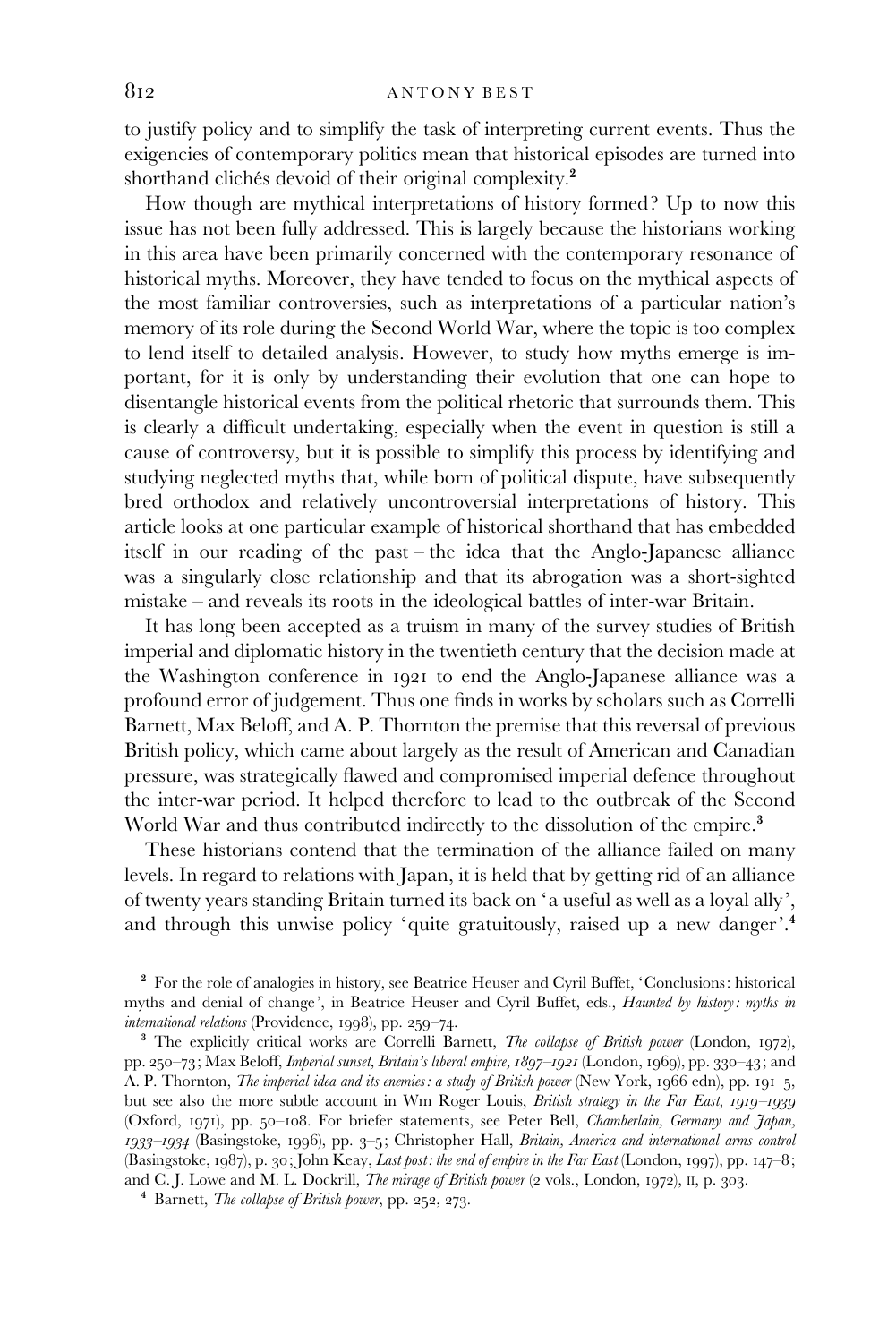The result was that in the 1930s, when Britain needed peace in east Asia in order to concentrate on European events, it found itself 'confronting a predatory enemy instead of a loyal friend'.<sup>5</sup> The end of the alliance is thus said to have created a new strategic menace to the empire, vastly complicating the task of imperial defence. Simultaneously, in terms of relations with the United States, it is argued that Britain gained little compensation for its act of self-sacrifice. At the Washington conference the treaty that replaced the alliance as the arbiter of stability in east Asia was the purely consultative four-power pact, involving Britain, Japan, the United States, and France. In the view of Beloff this meant that Britain substituted an arrangement based 'on a nice calculation of mutual interests and relative capacities' for 'a new system whose functioning would principally depend upon the incalculable shifts and whims of the American democracy': Britain had thus placed its trust and the security of its eastern possessions in a loose multilateral arrangement that had no guarantee of success.<sup>6</sup>

In addition it is argued that Britain, by agreeing to sign the five-power treaty on naval arms limitation that was also negotiated at Washington, gave up the only unilateral means it had for controlling Japan – its maritime supremacy. By agreeing to this pact, which allowed Japan to possess a fleet that was virtually two-thirds the size of the Royal Navy and debarred Hong Kong from being turned into a naval base, Britain forfeited regional naval superiority to the Japanese. The latter therefore became impervious to foreign threats and thus were encouraged in their expansionary ardour.

From this perspective the death of the alliance appears as a tragic act of ingratitude brought about by momentary weakness, and taken with little thought for its portentous consequences. Moreover, implicit in this argument is the hypothesis that, if the alliance had been maintained, Britain could have used its influence to restrain Japan, and that the Manchurian crisis, the Sino-Japanese War, and the Pacific War need never have come about. It is therefore hardly surprising that, drawing on this consensus, a recent study of British decolonization has gone as far as to declare that the lapsing of the alliance was arguably ' one of the gravest errors of twentieth-century British diplomacy'.<sup>7</sup>

Strangely, however, this view is not one that is reflected in the most detailed study of the latter phase of the history of the Anglo-Japanese alliance, Ian Nish's Alliance in decline.<sup>8</sup> Nish argues that the decision made at Washington to allow the alliance to lapse merely constituted the formal burial of a relationship that had already died. Its decline, he observes, had been a long drawn out affair, which

 $5$  Bell, *Chamberlain, Germany and Japan, p. 3.*  $6$  Beloff, *Imperial sunset, p. 343.* 

<sup>&</sup>lt;sup>7</sup> L. J. Butler, *Britain and empire: adjusting to a post-imperial world* (London, 2002), p. 24.

<sup>8</sup> Ian Nish, Alliance in decline: a study in Anglo-Japanese relations, 1908–1923 (London, 1972), pp. 391–7. For a recent restatement of his views, see Ian Nish, 'Echoes of Alliance, 1920–1930', in Ian Nish and Yoichi Kibata, eds., The history of Anglo-Japanese relations: the political-diplomatic dimension, 1600–1930 (Basingstoke, 2000), pp. 256–7. See also Phillips Payson O'Brien, 'Britain and the end of the Anglo-Japanese alliance', in Phillips Payson O'Brien, ed., The Anglo-Japanese alliance (London, 2004), p. 268.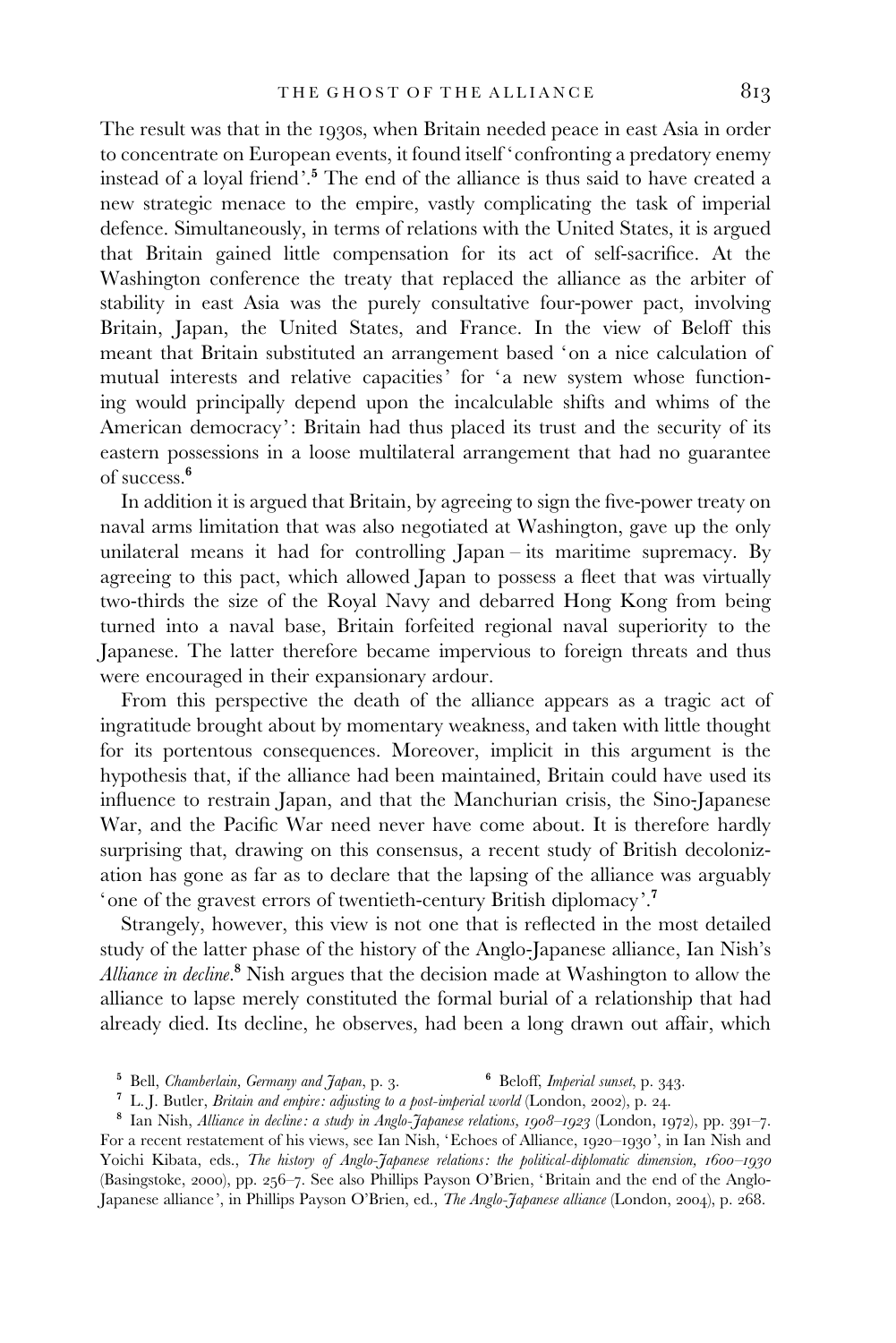'had sapped the mutual confidence which must be at the root of any alliance'.<sup>9</sup> He also does not see its termination as leading inevitably to Anglo-Japanese alienation, arguing instead that 'the historian is hard put to it to point out any striking repercussions on relations between the two countries of the death of the alliance and its prolonged funeral'.<sup>10</sup> He notes that, if anything, its impact was 'more symbolic than real' and 'psychological rather than practical'.<sup>11</sup> Furthermore, in putting the decision in context, Nish reminds us that at the time statesmen from both Britain and Japan ' rated the effectiveness of the new fourpower treaty more highly than we would be inclined to do with the benefit of hindsight'.<sup>12</sup> Taking a slightly different approach, John Ferris, a leading authority on British imperial defence, has reinforced this argument by demonstrating that, while the ending of the alliance was a blow, it is a mistake to see Britain as emerging emasculated from the Washington conference, for it still retained its position as the pre-eminent naval power. It was only when it agreed in 1930 to reduce its stock of cruisers and to prolong the naval building holiday for capital ships that had been agreed at Washington that its maritime position began to weaken.<sup>13</sup> A recent essay by Erik Goldstein has also helped to put the decision to terminate the alliance in context. Goldstein stresses the need to understand British decision-making from a global rather than simply east Asian perspective, and the importance of looking at British suspicions of France and the subsequent need to court the United States.<sup>14</sup> Why then is there such a gulf between the views of the generalists and those of the specialists ? Why do so many historians see the termination of the alliance as a selfish and ultimately self-destructive British act, while Nish and others accept it as a natural parting of the ways ?

One explanation for this discrepancy is that those engaged in the broad studies of British foreign policy have based their interpretation on a number of unsubstantiated assumptions. They have, for example, presumed that naval limitation necessarily meant an end to British maritime predominance and that American reluctance to co-operate with Britain was no different from American hostility. Most importantly they have assumed that Japan was always a loyal ally to Britain, and have let hindsight blind them to the fact that towards the end the alliance was deeply troubled. But why have historians been content to rest their case on these assumptions ? The contention of this article is that, consciously or unconsciously, they have been influenced in their writings by a powerful historical myth, which one can refer to as the 'ghost' of the Anglo-Japanese alliance. This 'ghost' is a sympathetic rather than a frightening spectre. It portrays the alliance as a warm relationship in which Japan had acted as a loyal and true friend, and suggests

<sup>&</sup>lt;sup>9</sup> Nish, *Alliance in decline*, p. 392. <sup>10</sup> Ibid., p. 391. <sup>11</sup> Ibid., p. 397. <sup>12</sup> Ibid.

<sup>&</sup>lt;sup>13</sup> John Ferris, "It is our business in the navy to command the seas": the last decade of British maritime supremacy, 1919–1929', in Keith Neilson and Gregory C. Kennedy, eds., Far flung lines: studies in imperial defence in honour of Donald Mackenzie Schurman (London, 1997), pp. 129–34.

<sup>&</sup>lt;sup>14</sup> Erik Goldstein, 'The evolution of British diplomatic strategy for the Washington conference', in Erik Goldstein and John Maurer, eds., The Washington conference, 1921–1922: naval rivalry, east Asian stability and the road to Pearl Harbor (London, 1994), pp. 4-34.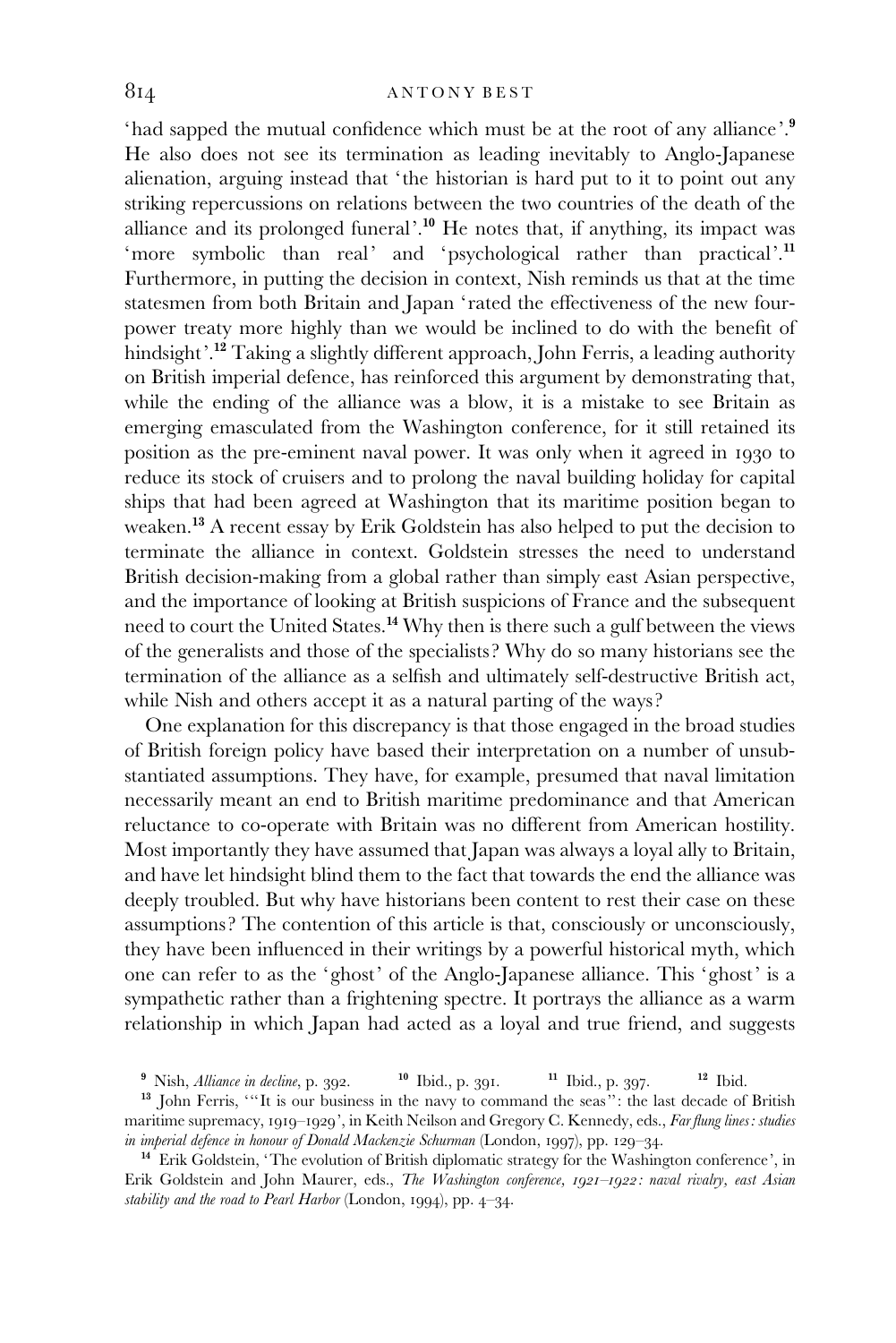that, if not separated prematurely, the allies would have continued to co-operate in mutual trust and respect. Thus, having come under the 'ghost's' influence, what the general writers describe is not the reality of the alliance and its termination, but rather a very persistent spectral distortion. In other words what we have here is orthodoxy based on a myth.

The prevalence of this received wisdom begs three questions; when and why did this 'ghost' first appear, and how has it been able to exert its influence even to the present day. These are important questions, for it is only by understanding the origins and nature of the myth that one can begin to disentangle the historical record from its baleful influence. This article argues that the 'ghost' first manifested itself almost immediately after the alliance's death. This did not come about due to mere sentimental nostalgia, but reflected the fact that criticism of the alliance's demise became a cause célèbre of the right in British politics, which believed that the relationship with Japan had been sacrificed in the name of internationalism. Praise for the alliance was therefore implicitly a rejection of the tenets of post-war diplomacy and a call for a return to a foreign policy based on the balance of power and national interest. To argue this case effectively, however, it was necessary to mythologize the alliance and turn it into an exemplar of the certainties of ' old diplomacy'. The 'ghost' is therefore an obstacle to our understanding of why the alliance was terminated, but at the same time, like other political myths, it tells us much about the period in which its presence was first felt.

#### I I

The best place to begin such a study is briefly to provide an interpretation based on the specialist literature of why and how the alliance ended in 1921–2. The starting point is that the alliance had been renewed in 1911 for ten years: the British and Japanese governments therefore had to decide in 1921 whether they wanted to continue with this treaty relationship. This issue was very delicate for Britain, for it was clear that the United States was suspicious of Japanese ambitions in Asia and felt that Japan was using the alliance as a shield under whose protection it could infringe the 'open door' in China. American opposition was something that could not be ignored, for the British government of David Lloyd George wished to build up a spirit of co-operation with Washington, a policy that was also strongly supported by the Meighen administration in Canada and that of Smuts in South Africa. Thus in the run-up to the Washington conference considerable pressure was exerted on Britain to terminate the alliance.<sup>15</sup>

It is important to note though that Britain had its own reasons for doubting the wisdom of continuing the alliance. Japan had entered the Great War in August 1914 on Britain's side, but its behaviour during the conflict had not on the whole

<sup>&</sup>lt;sup>15</sup> Ira Klein, 'Whitehall, Washington, and the Anglo-Japanese alliance, 1919–1921', *Pacific Historical* Review, 41 (1972), pp. 460–83; and Nish, Alliance in decline, pp. 324–53.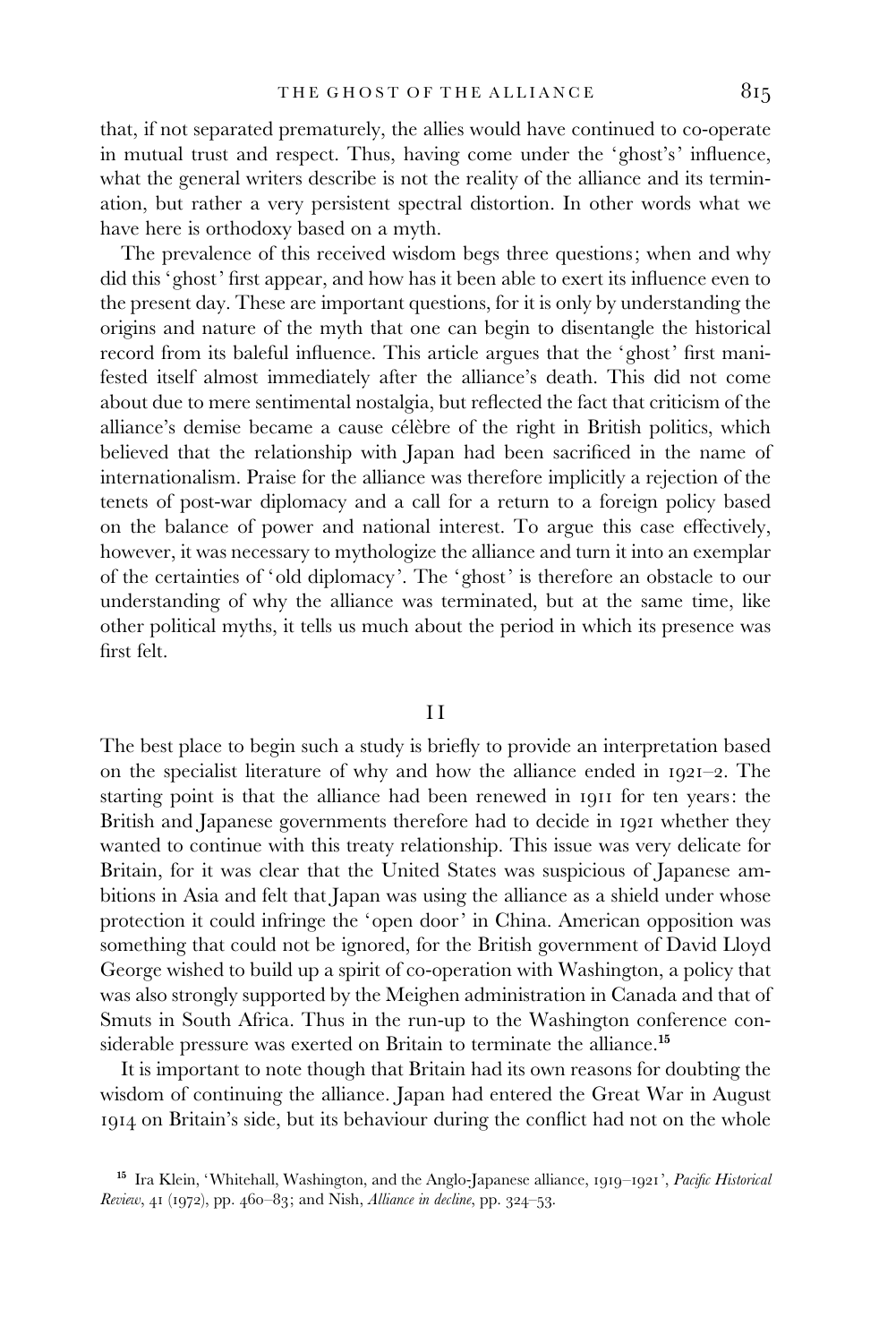endeared it to its ally. On the positive side Japan had protected the sea-lanes to Australia and New Zealand and allocated destroyers for duty in the Mediterranean. On the other hand, however, it always insisted on a high price for this support, and on a number of occasions abruptly turned down requests for further assistance. This was understandable to a degree, as the alliance did not commit it to come to Britain's aid outside east Asia, but, when added to the way in which Japan's media argued that it had entered the conflict on the wrong side, it created a poor impression. Furthermore, its adventurism in China and Siberia, the rise of pan-Asian sentiment, its refusal to hand over a number of Indian revolutionaries, and the presence of Japanese propagandists in Malaya and India engendered suspicion of its long-term objectives.<sup>16</sup>

The result of this war record was that the senior officials involved in the day-today diplomacy towards east Asia, such as the past and present ministers to Peking, Sir John Jordan and Sir Beilby Alston, the former ambassador to Tokyo, Sir William Conyngham Greene, and the supervisor of the Far Eastern Department, Sir Victor Wellesley, who were all too aware of Japan's machinations, were opposed to the alliance's renewal.<sup>17</sup> This opposition was reinforced by the fact that, with the defeat of Germany and the collapse of Russia into civil strife, the alliance had in any case lost its raison d'être. Indeed, the irony of the situation was that only one power now posed a potential threat to British interests in east Asia, and that was Japan itself.

On the other hand, for some, including Lloyd George, the potential Japanese threat constituted a reason in itself to continue the alliance, as the best way to control Japan's ambitions was to keep it close. Only this, it was held, would stop it from drifting into a future alignment with Germany and Russia.<sup>18</sup> Thus the foreign secretary, Lord Curzon, observed at a committee of imperial defence (CID) meeting in December 1920 that the alliance with the 'insidious and unscrupulous' Japanese was necessary to keep them in order.<sup>19</sup> This view was also strongly supported by William Hughes, the prime minister of Australia, who emerged somewhat surprisingly, considering the anti-Japanese line he had taken at Paris in 1919, as the most ardent proponent for continuing the alliance. Hughes, however, had his reasons; he too was concerned for his country's security, but as well as that he also saw renewal of the alliance as a means of forcing Japan to respect Australia's 'white-only' immigration laws.<sup>20</sup>

<sup>16</sup> Peter Lowe, *Britain and Japan*, 1911–1915: a study of British Far Eastern policy (London, 1969); R. J. Popplewell, Intelligence and imperial defence: British intelligence and the defence of the Indian empire, 1904–1924 (London, 1995) ch. 11; Antony Best, British intelligence and the Japanese challenge in Asia, 1914–1941 (Basingstoke, 2002) ch. 3; and Nish, Alliance in decline, pp. 115–262.

<sup>17</sup> See, for example, CID130-C, 'Suggestions for an Anglo-Saxon policy in the Far East', Alston memorandum, 1 Aug. 1920, London, National Archives (NA) CAB5/3.

<sup>18</sup> See John Ferris, 'Armaments and allies: the Anglo-Japanese strategic relationship, 1911–1921', in O'Brien, ed., The Anglo-Japanese alliance, pp. 254-7.

<sup>19</sup> CID 134th meeting, 14 Dec. 1920, NA CAB2/3.

<sup>20</sup> Sean Brawley, *The white peril: foreign relations and Asian immigration to Australasia and North America*, 1919–1978 (Sydney, 1995), pp. 73–4.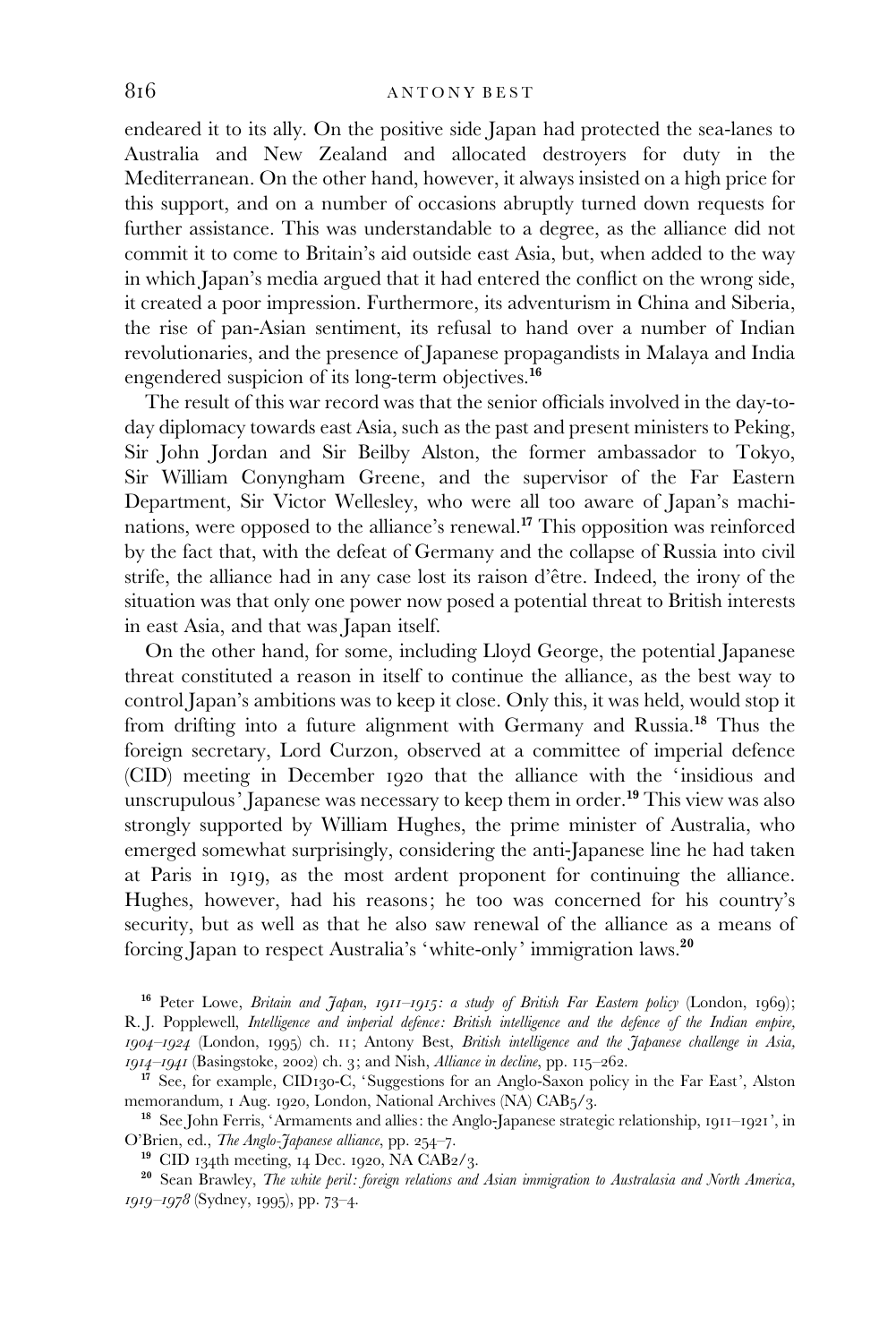From the meeting of these two competing views of the alliance there eventually arose a mutually acceptable compromise, namely that the simple answer to American and Canadian criticism was that the treaty should be expanded to include the United States. Accordingly, at the Imperial Conference in London in the summer of 1921 the delegates agreed that this should become the objective for Britain to pursue at the forthcoming gathering in Washington. However, when the Washington conference opened in November 1921 the American secretary of state, Charles Evan Hughes, summarily rejected any such arrangement.<sup>21</sup>

By this time events had proceeded to such a point that it was unthinkable that Britain could return to straightforward renewal. This was because at Washington the future of the alliance became inexorably linked to the issue of naval arms limitation. By 1921 the naval arms race that had developed between the United States and Japan had led the Admiralty to call for the construction of new capital ships, lest Britain be left behind. This was an expenditure that the Treasury could ill afford and which had the potential to spark an Anglo-American naval competition that the British were unlikely to win. As a result Britain realized that the only way in which it could avoid involvement in an arms race was if it agreed to forego the alliance and thus create an environment in which the United States would agree to naval limitation. This was not an unattractive proposition, for what was on offer at Washington was a deal that in theory offered Anglo-American parity, but in reality allowed Britain to maintain a slight quantitative and qualitative advantage over the United States, and a two-power standard in relation to Japan and France.<sup>22</sup>

It can therefore be argued that Britain accepted non-renewal largely because the reasons for maintaining the alliance were not substantial enough to warrant jeopardizing American goodwill, and because the strategic disadvantages arising from termination were compensated for by the introduction of naval arms limitation. Thus in analysing the story of the death of the alliance one cannot say that Britain was enthusiastic about continuing its ties with Japan but was cruelly denied by circumstance from attaining this goal. In fact it only desired to keep its link with Tokyo for the purpose of controlling this otherwise potentially dangerous rival, which it had little reason to trust. However, once it became clear that this expedient policy would damage imperial unity, impair relations with Washington and possibly lead to a naval arms race, the sacrificing of Japan was inevitable. To argue from hindsight that the end of the alliance was simply dictated by Washington and Ottawa, or that it was merely a naive decision influenced by a nebulous desire to construct an Anglo-American world order, is therefore to miss the point. This was not a rash move by the British government, but one that squarely met the strategic and financial circumstances that faced Whitehall in the autumn of 1921.

<sup>&</sup>lt;sup>21</sup> Nish, *Alliance in decline*, pp.  $368 - 71$ .

<sup>22</sup> See Ferris, ''' It is our business in the navy to command the seas''', pp. 129–34.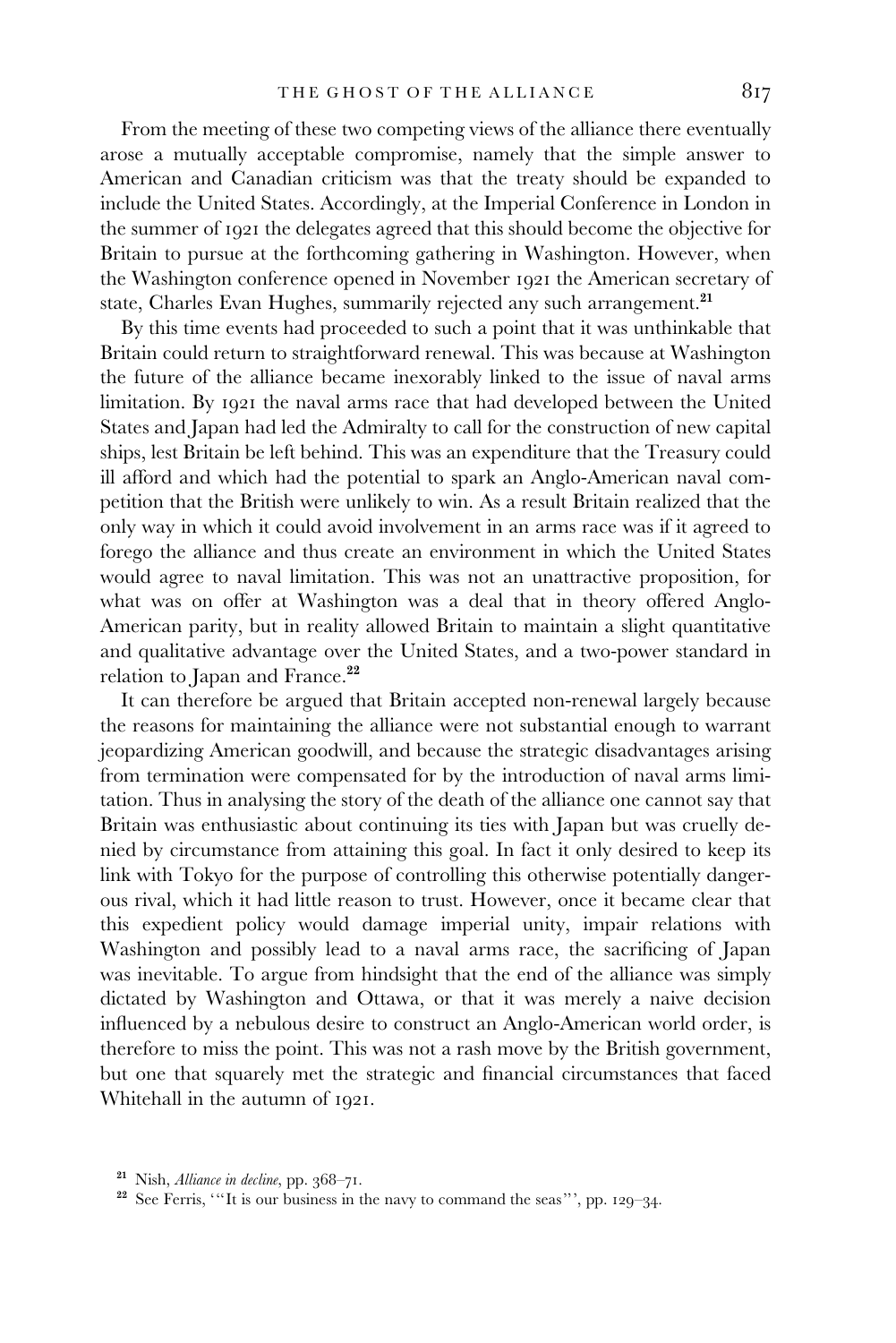Contrary to some accounts, opinion in parliament and the media broadly agreed to the severing of the alliance with Japan and saw the Washington conference as an unmitigated success.<sup>23</sup> In the House of Commons, there was no debate on the issue of the alliance's future, but on the eve of the gathering in Washington a unanimous resolution was passed supporting the conference's objectives.<sup>24</sup> Furthermore the tone of parliamentary questions concerning Japan was generally critical. For example, MPs from the coalition benches often expressed concerns about Japan's activities in China, while Labour members lobbied the government to press for a Japanese withdrawal from eastern Siberia. In the media many voices, including those of the Manchester Guardian and The Spectator, argued that military pacts had no place in an international order now defined by the League of Nations and that the alliance should be abrogated in order to draw closer to Washington.<sup>25</sup> Moreover a notable symbol of Britain's changing attitude towards Japan was that The Times, which had been one of the original advocates of an alliance at the turn of the century, now took a strongly anti-Japanese stance.<sup>26</sup>

It was not merely internationalism and the desire for Anglo-American solidarity that led the media in this direction, for a number of journalists were influenced by suspicion of Japan and its war record. For example, Henry Wickham Steed, the editor of *The Times*, noted in September 1921 his belief that Japanese ambitions in Asia were 'incompatible with British interests either in the Far East or in Asia generally'.<sup>27</sup> Meanwhile, the veteran military correspondent, Charles à Court Repington, recorded in his diary that 'Japan seems to me to have constantly infringed both the letter and the spirit of her alliance with England, and has been openly aiming at the protectorship of China.<sup>28</sup> Thus one can conclude that if the government had decided to retain the alliance at the cost of American friendship it would have been running against the broad tide of public opinion.

In the years immediately following the Washington conference, anti-Japanese sentiment continued to be expressed. In 1923 the British ambassador to Tokyo, Sir Charles Eliot, observed, while on home leave, that among the politically wellinformed the popularity of Japan had much declined since his previous visit three years before.<sup>29</sup> Much of this distaste can be attributed to the claims made at this

<sup>23</sup> The claim that the decision was taken in the face of public opinion is in Peter Calvocoressi, Guy Wint, and R. John Pritchard, Total war: the causes and course of the Second World War (2 vols., London, 1989), II, p. 47. For a more accurate account, see Inbal Rose, Conservatism and foreign policy during the Lloyd George coalition, 1918–1922 (London, 1999), pp. 170–1.

<sup>24</sup> Parliamentary debates, 5th series (Commons), vol. 147, cc. 2093-145 (4 Nov. 1921).

<sup>25</sup> Charles Nelson Spinks, 'The termination of the Anglo-Japanese alliance', Pacific Historical Review, 6 (1937), pp. 321–40, at p. 327.

 $26$  The history of The Times: the 150th anniversary and beyond, 1912–1948 (2 vols., London, 1952), II, pp. 612–22.

<sup>27</sup> 'British policy in the Pacific', Steed memorandum, 22 Sept. 1921, London, British Library, Steed papers, Add. MSS 74156, fo. 187.

<sup>28</sup> C. A. Court Repington, *After the war: a diary* (London, 1922), p. 399.

<sup>29</sup> Eliot to Vansittart, 3 July 1923, NA Curzon papers FO800/155.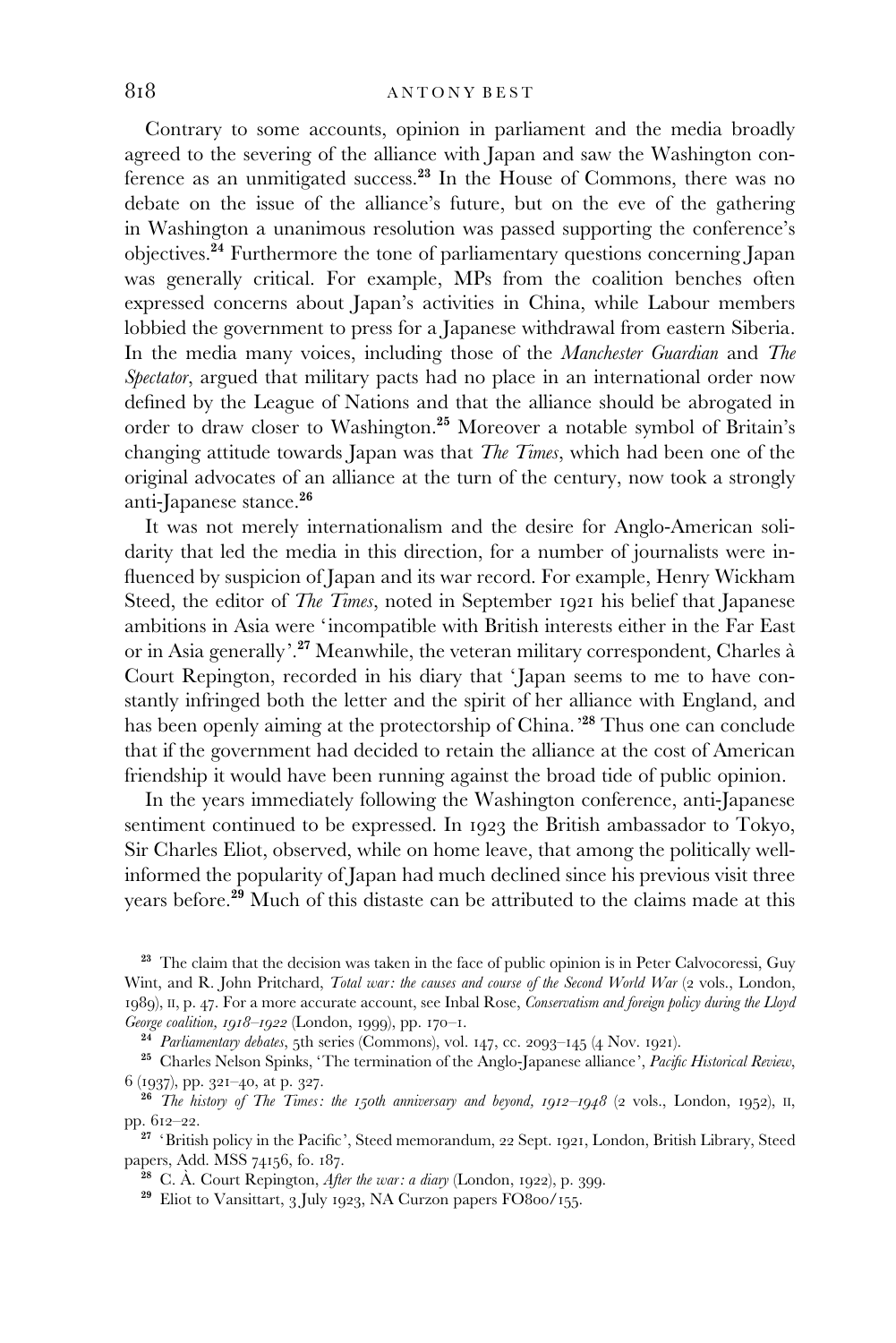time by the Admiralty that Japan posed a potentially serious threat to British interests. To a substantial degree the Admiralty's fixation with Japan after 1922 arose from its own budgetary considerations, but in order to strengthen its case the propaganda it directed at the cabinet made biting references to Japanese wartime behaviour.<sup>30</sup> Thus, in 1924 the first sea lord, Admiral of the Fleet Lord Beatty, warned the government that 'The behaviour of Japan during the late war should not be forgotten' and that it could not be trusted in the future.<sup>31</sup> In March 1925 Vice-Admiral Sir Roger Keyes followed suit, noting that if the Japanese, who were engaged in 'a steady and ruthless preparation for war', were not checked they would 'turn Europeans out of China and, in time, Asia'.<sup>32</sup> The naval lobby in the House of Commons also voiced hostility. Between 1922 and 1925 the debates on naval estimates, and in particular those concerned with the construction of a naval base at Singapore, witnessed a number of Conservative MPs openly criticizing Japan. For example, Sir Frederick Penny, the MP for Kingston-upon-Thames, warned in March 1924 that the Japanese had the same mentality as the Germans, while in March 1925 Carlyon Bellairs, the MP for Maidstone, drew parallels between Japan's naval expansion and the Anglo-German arms race before 1914.<sup>33</sup>

The government, as one might expect, studiously avoided such heated rhetoric. Indeed, they went in the opposite direction. In order to reassure Japan about Singapore, ministers strenuously denied that the base was being built because of suspicion of that country. To reinforce this argument they began to make sentimental references to the alliance and to laud, in the words of the prime minister, Stanley Baldwin, the 'special bond of an historic and valued relationship'.<sup>34</sup> Thus, when the naval estimates for 1925 came up for debate in parliament, both the Lord President of the Council, Lord Balfour, in the Lords, and the First Lord of the Admiralty, Sir William Bridgeman, in the Commons, referred to the long history of British friendship with Japan.<sup>35</sup> The alliance therefore became an official object of nostalgia. Ironically, at the same time a similar interpretation of the past was used by opponents of the Singapore base who contended that its construction wantonly risked alienating Britain's formerly ' scrupulously loyal' ally.<sup>36</sup> Thus in one of the debates Lloyd George paid testimony to Japan's assistance during the Great War, noting ' she was one of our best Allies; she kept her bargain very faithfully with us; she held those seas for us; she protected our

<sup>30</sup> On naval policy and Japan in the early 1920s see Christopher M. Bell, The Royal Navy, seapower and strategy between the wars (Basingstoke, 2000), pp. 18–19.

<sup>&</sup>lt;sup>31</sup> 'Consequences of suspending work at Singapore', Beatty note, 28 Apr. 1924, in B. M. Ranft, ed., The Beatty papers: selections from the private and official correspondence and papers of Admiral of the Fleet Beatty (Aldershot, 1993), p. 395.

<sup>&</sup>lt;sup>32</sup> Keyes to Churchill, 21 Mar. 1925, in Martin Gilbert, ed., Winston S. Churchill, V, Companion, part I (London, 1979), p. 443.

<sup>&</sup>lt;sup>33</sup> Parliamentary debates, 5th series (Commons), vol. 171, c. 1226 (25 Mar. 1924), and vol. 181, c. 2625 (19 Mar. 1925). <sup>34</sup> Parliamentary debates, 5th series (Commons), vol. 180, c. 1590 (23 Feb. 1925).

<sup>&</sup>lt;sup>35</sup> Parliamentary debates, 5th series (Lords), vol. 60, c. 386 (4 Mar. 1925), and (Commons), vol. 181, c. 2525 (19 Mar. 1925). <sup>36</sup> 'The Singapore base', Spectator, 28 Mar. 1925, p. 488.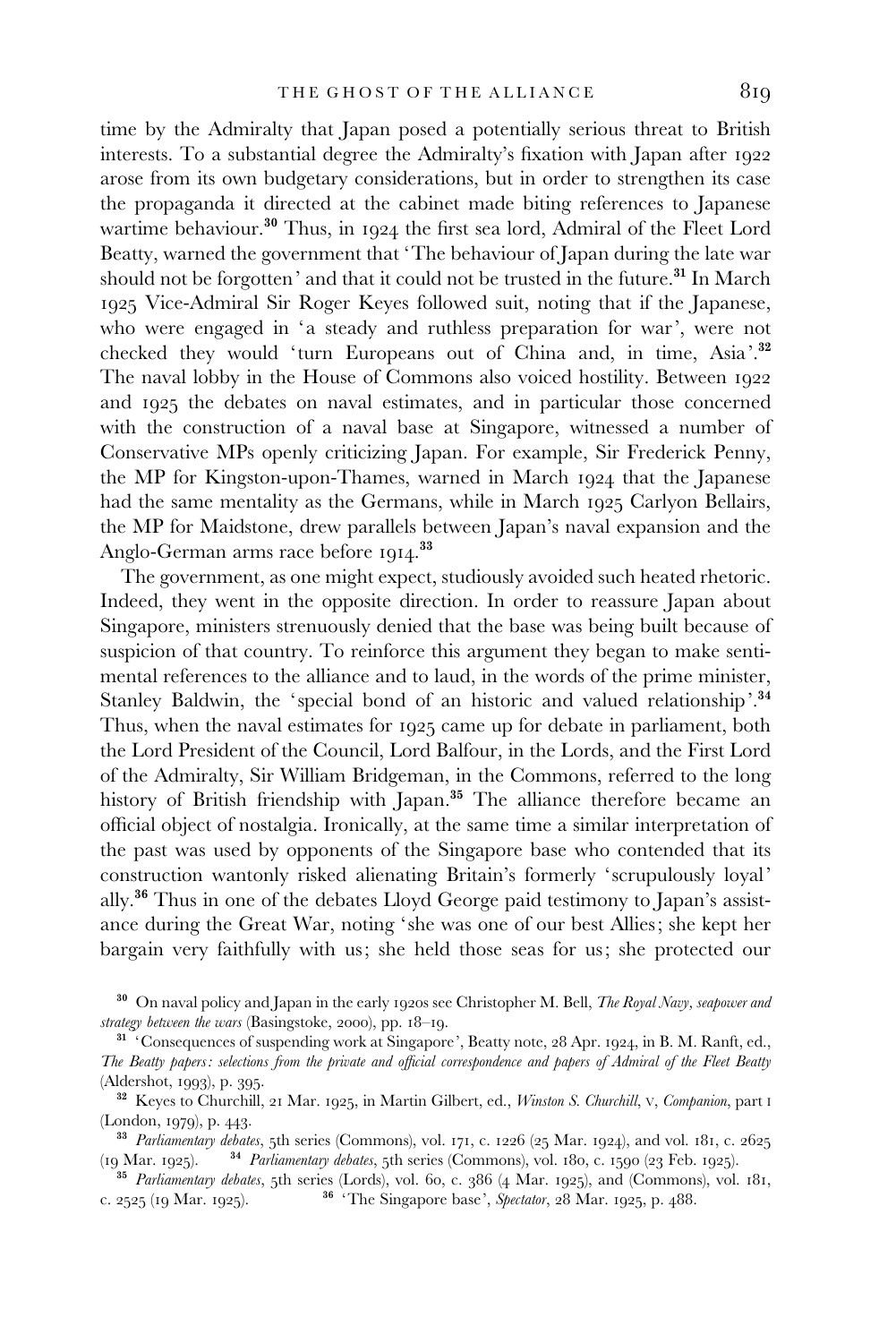commerce ... when we wanted our ships at home'.<sup>37</sup> Both of these efforts to sentimentalize were political manoeuvres and did not mean that these figures actually questioned the decision to end the alliance. However, by asserting a benevolent interpretation of the alliance's history, they began to create an environment in which that case could be made.

#### III

One of the few commentators on foreign affairs who openly criticized the decision to terminate the alliance was Leo Maxse, the editor of the monthly journal, the National Review. In a number of editorial essays from 1922 onwards, Maxse and other contributors to the journal savagely lambasted the Lloyd George government for its gross incompetence in allowing the alliance to collapse. In these attacks they consistently noted the stability that had existed under the alliance and paid tribute to Japan's resolute friendship. For example, in February 1925 Maxse observed in typically biting prose that:

Great Britain had always found the Japanese a singularly loyal ally, and the splendid service they rendered the cause of civilization by coming into the Great War on our side should have spared them the humiliation which the emasculates of Downing Street allowed the Washington Government to inflict upon them.<sup>38</sup>

It was therefore Maxse and his acolytes who first began to cultivate the idea that the alliance had been some kind of golden age which Britain had foolishly turned its back upon.

In order to place this attack on British policy in context it is important to note that, first, Maxse was a long-standing admirer of the Japanese and, second, that the National Review was no ordinary journal, but was, along with the Morning Post, one of the splenetic mouthpieces of the 'die-hard' wing of the Conservative party. The assault on the abrogation of the alliance therefore needs to be seen in the light of the 'die-hard' faction's extreme hostility to many of the ideas that influenced British thinking on foreign policy in the 1920s. Wedded to the Hobbesian idea that international politics was defined by an unrelenting competition between states for power, the 'die-hards' dismissed the League of Nations as an idealistic, liberal pipe dream that was doomed to failure and also raged against the concepts of naval limitation and disarmament. Indeed, they even went as far as viewing internationalism as a pernicious collectivist creed that was the antithesis of British patriotism and which, if unchallenged, had the potential to

<sup>37</sup> Parliamentary debates, 5th series (Commons), vol. 186, c. 1663 (16 July 1925). See also the comment by the Labour politician Commander Kenworthy in *Parliamentary debates*, 5th series (Commons), vol. 193, c. 960 (22 Mar. 1926).

<sup>38</sup> 'Episodes of the Month', National Review, 84 (Feb. 1925), p. 822. Maxse's attacks began in the May 1922 edition. For other commentators see 'Centurion', 'A first-class blunder and its results', National Review, 85 (May 1925), pp. 382–96, and 'Diplomaticus', 'The choice', National Review, 85 (Aug. 1925), pp. 902–10.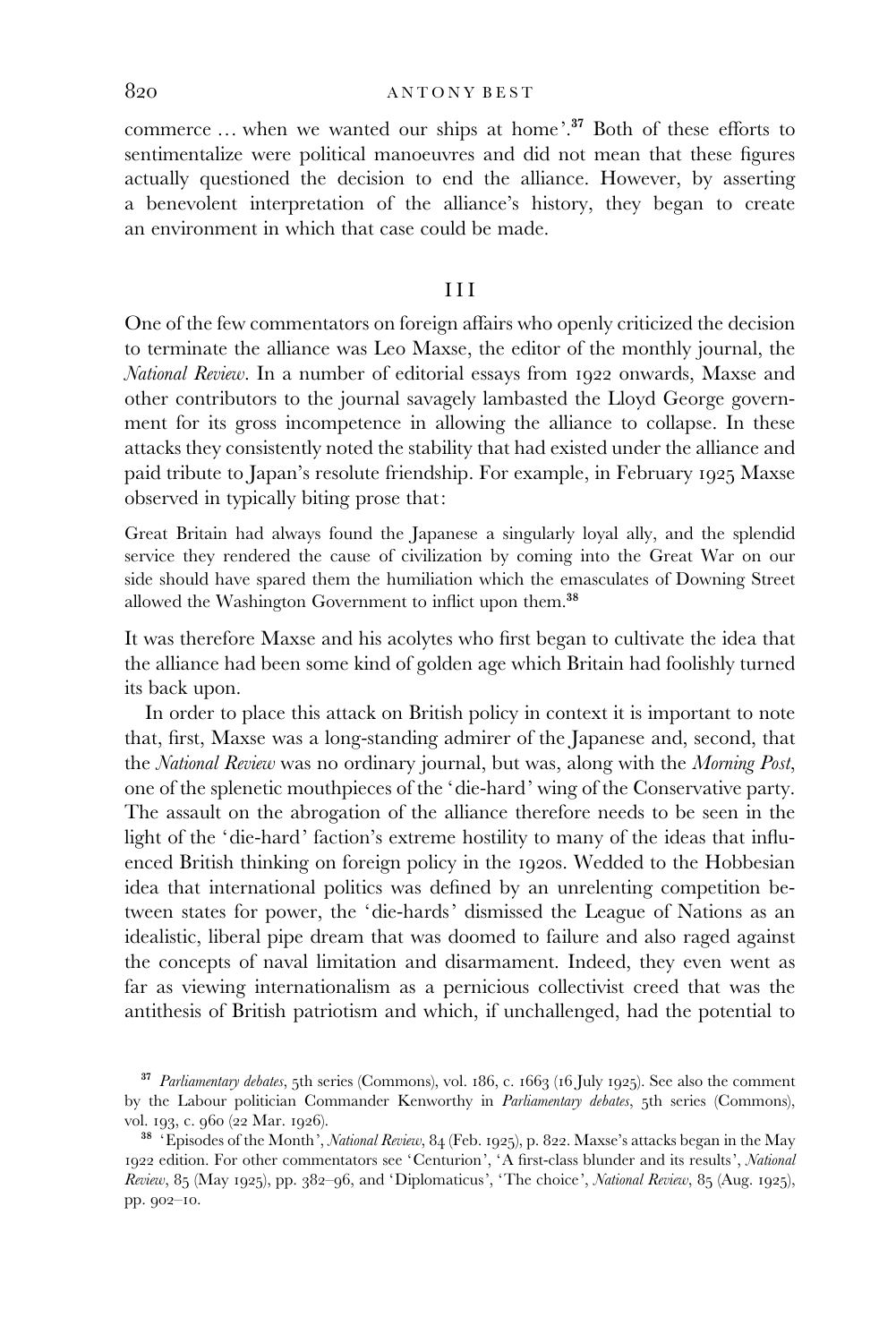sap the nation's spiritual strength. For them Britain's national interests could only be defended by a 'realistic' policy of imperial isolation based on strong armaments.<sup>39</sup> In addition, they had little time for the 'Atlanticism' that permeated liberal thought in Britain. For the 'die-hards' the United States was an unreliable power and one that posed, due to its financial and economic strength, a potent threat to the future of the empire. Nothing symbolized this better than the on-going debate about Britain's war debts, which showed to the right of the Conservative party the liberal folly of assuming that the Americans would look benevolently on their English cousins.<sup>40</sup>

Maxse himself epitomized die-hard views. He had, for example, once rejected an offer of membership of the English Speaking Union on the grounds that he would have no truck with 'all this Anglo-American '' slobber'''.<sup>41</sup> His praise of the alliance was thus implicitly not merely an attack on a single misguided decision, but rather part of a general criticism of modern practice and a plea to return to the certainties of the pre-war era. Therefore from the very start the debate about the alliance's termination contained an ideological element.

At first only a few observers supported Maxse's view that Britain had erred in scrapping the alliance, but slowly the chorus of criticism began to grow. The first major event that brought about a wider reassessment of the alliance's demise was the seizure by the Chinese nationalist party, the Kuomintang (KMT), of the British concession at Hankow in central China in January 1927. To some conservatives this humiliation, which came after two years of Chinese provocation, displayed all too clearly what Britain had lost by sacrificing the alliance in 1921–2. As one observer, Captain Bertram Ramsay, noted in April 1927 'there is no doubt whatever that it [the alliance] would have made all the difference in the present disturbance & might conceivably have prevented it'.<sup>42</sup> Thus, this event led conservatives to lament the loss of an alliance that, they contended, had guaranteed regional stability; a basic matter of strategy that Britain had foolishly neglected in 1921.

Further reinforcing this tendency was the fact that by 1927 a number of problems had come to dog Anglo-American relations. In regard to east Asia it was felt that, although the alliance had been sacrificed for the beaux yeux of the Americans, little had been gained by such a manoeuvre, for the United States had not once come to Britain's aid in China. The most controversial area of dispute, however, was over naval policy. Here two linked issues, Washington's calls for a redefinition of the freedom of the seas and its demand for parity in cruiser numbers, threatened the Royal Navy's global predominance. Accordingly, the

<sup>&</sup>lt;sup>39</sup> See G. C. Webber, *The ideology of the British right, 1918–1939* (London, 1986), pp. 116–17; Markku Ruotsila, British and American anticommunism before the cold war (London, 2001), pp. 71–4 and 142–52; and Rose, Conservatism and foreign policy, pp. 56-9. 40 Rose, Conservatism and foreign policy, pp. 107-27.

<sup>41</sup> Maxse to Wrench, 22 July 1919, Chichester, West Sussex Record Office (WSRO), Maxse papers, 476, fo. 57.

<sup>&</sup>lt;sup>42</sup> Ramsey to Keyes, 9 Apr. 1927, in Paul G. Halpern, ed., The Keyes papers: selections from the private and official correspondence of Admiral of the Fleet Baron Keyes of Zeebrugge (2 vols., Aldershot, 1980), II, p. 211.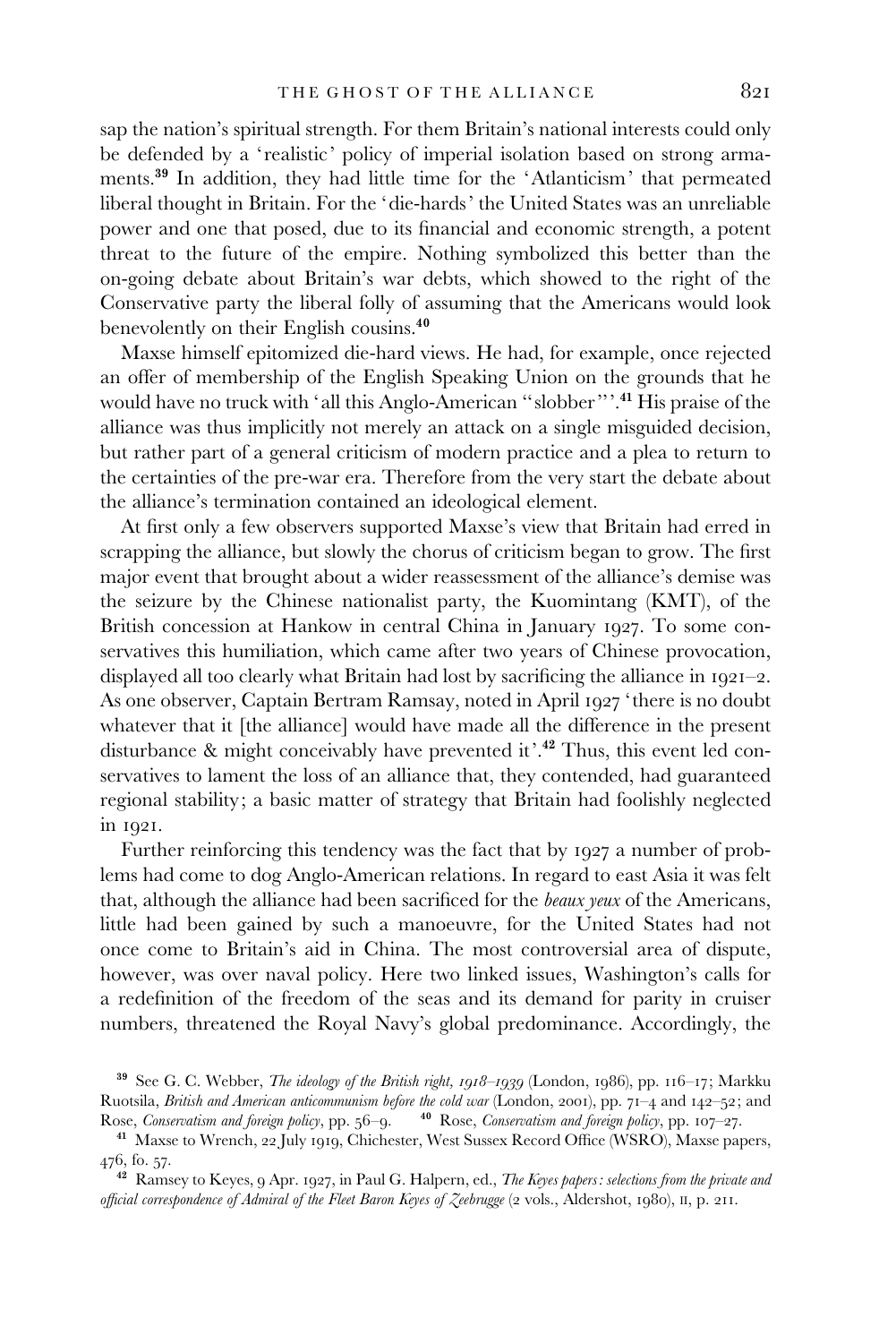Geneva naval arms limitation conference in the summer of 1927 was a badtempered affair in which, to British eyes, American bellicosity contrasted with the goodwill of the Japanese delegation.<sup>43</sup>

The newly found sympathy for the alliance went, however, beyond strategic considerations, for also underlying this reappraisal was an assumption that Britain and Japan stood for similar values and approaches to international politics. In order to understand this thinking one has first to grasp that the Chinese policy pursued by the Conservative foreign secretary Sir Austen Chamberlain in 1926–7 was deeply unpopular with many in his party.<sup>44</sup> Chamberlain's diplomacy was based upon the idea that Chinese nationalism was a phenomenon that could not be suppressed through the use of force. As such, the best way to protect British interests was to show a willingness to negotiate away the trappings of imperial privilege and to move towards a more equal relationship. This policy appealed to liberals, but to the 'die-hards' it smacked of weakness; to them it proved, as one individual noted succinctly, that Chamberlain 'has no guts'.<sup>45</sup> The prevailing view on the Conservative benches in parliament was that the pretensions of Chinese nationalism were illegitimate; Britain, after all, had acquired its privileges in China as treaty rights. Moreover, China's recent history, in which it had been torn asunder by civil war and plagued by bad governance and labour agitation, hardly suggested that the sacrifice of British treaty rights would guarantee future prosperity. Then there was, of course, the most damning indictment of all, which was that the KMT in its campaign to reunify China had turned for support to the entity that the Conservative party loathed above all others – the Soviet Union.

This disdain for revolutionary China led conservatives to contrast it with Japan, which stood as the antithesis of Chinese disorder. As a country that had a constitutional monarchy and which put great stress on property, tradition, and the upholding of law and order, Japan possessed values that British conservatives could understand. It also, as the Conservative MP for Norwich, Edward Hilton Young, observed in the House of Commons in February 1927, benefited from good leadership, a concept alien to China – 'the worst governed country in the world'.<sup>46</sup> In addition, Japan respected international treaties, shared the conservative antipathy towards communism, and was itself a victim of China's call for the end of foreign privileges. Furthermore, in contrast to Chamberlain's line, Japan was represented as standing firm in defiance of Chinese nationalism and

<sup>&</sup>lt;sup>43</sup> See B. J. C. McKercher, *The second Baldwin government and the United States, 1924–1929: attitudes and* diplomacy (Cambridge, 1984), ch. 3.

<sup>44</sup> See, for example, Amery to Baldwin, 18 Sept. 1926, Cambridge University Library (CUL), Baldwin papers, vol. 115. For commentators in the right-wing media see J. O. P. Bland, 'Plain truths about China', *English Review*, 44 (Feb. 1927), pp. 145–54; and Ernest Remnant, 'Conciliation or capitulation?', English Review, 44 (Apr. 1927), pp. 392-400.

<sup>45</sup> King to Maxse, 7 Sept. 1926, WSRO, Maxse papers, 479, fo. 484.

<sup>46</sup> Parliamentary debates, 5th series (Commons), vol. 202, c. 341 (10 Feb. 1927).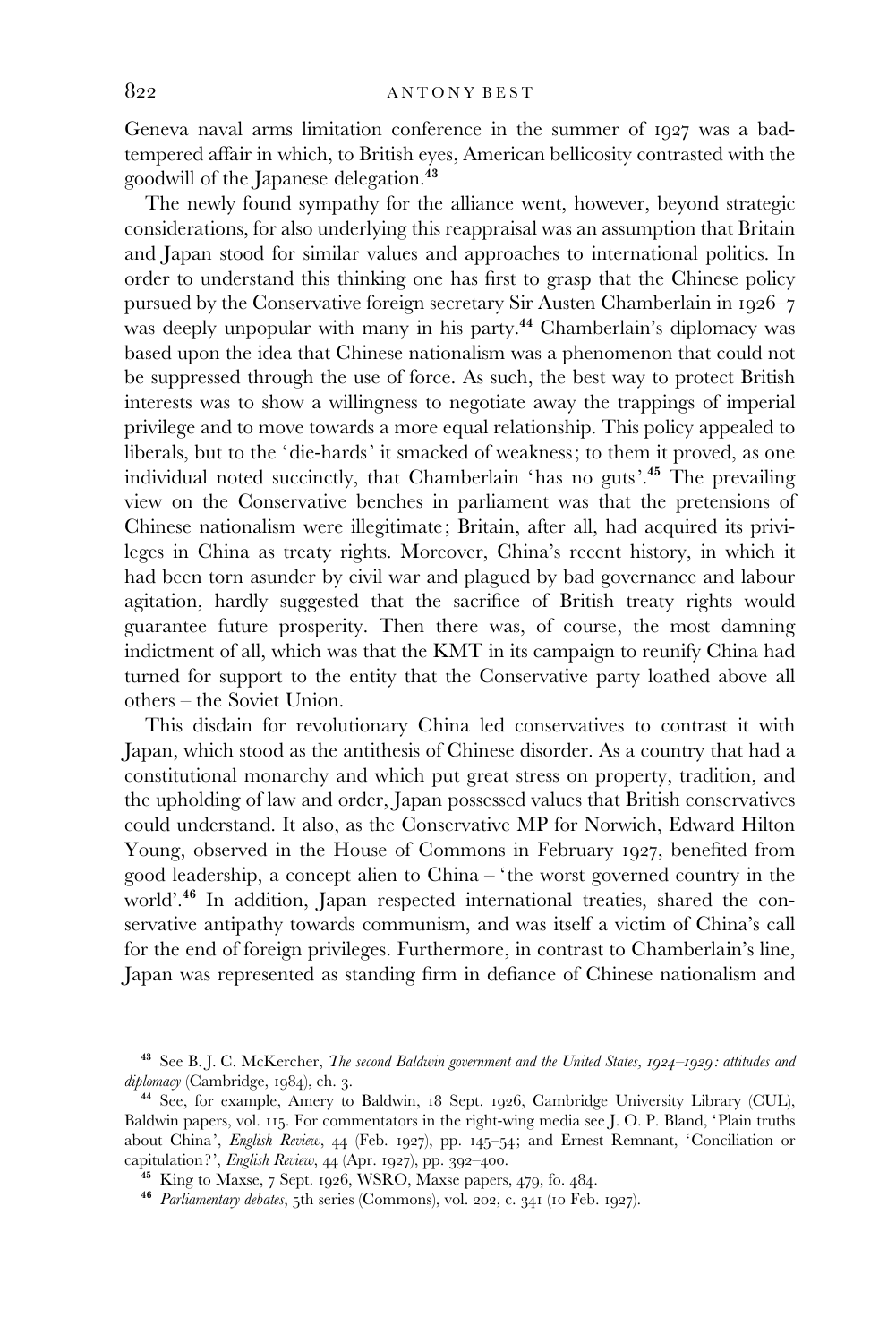as insisting that treaty rights be respected.<sup>47</sup> This was, of course, a self-serving interpretation of Japan's China policy, for its diplomacy was considerably more complex than this, but it was a convenient image to hold when the object was to criticize Britain's supposedly supine Foreign Office.<sup>48</sup>

Contemporary events thus appeared, as far as the right was concerned, to confirm that much had been lost when the alliance had been terminated. Britain had forsaken a like-minded ally only to find itself isolated in a sea of adversity. In this environment the criticism of Japan that had been evident on the right in the immediate wake of the Washington conference was forgotten. Now it was Maxse's interpretation of the alliance that attracted attention, for it presented a romantic image of the once stable world that had existed before the storm. Influenced by such thinking, a few Conservative MPs, including former critics from the naval lobby, went beyond wallowing in nostalgia and began to call openly for a rapprochement with Japan, with whom, as one put it, Britain had 'had the happiest alliance for many years'.<sup>49</sup> Some government officials expressed similar sentiments. For example, in February 1930 a memorandum by the governor of Hong Kong, Sir Cecil Clementi, warning of Japan's ambitions in China, led the director of naval intelligence to note forlornly that this was ' sad reading for one who regrets the surrender of the Anglo-Japanese Alliance mainly in deference to American susceptibilities with the resultant decrease in security in the Far East, and what gained?'.<sup>50</sup>

#### I V

If the 'northern expedition' sowed the seeds of the conservative reassessment of the alliance, then the troubled course of the Manchurian crisis of 1931–3 was the catalyst that caused it to come into full bloom.<sup>51</sup> From the very start of this new period of turbulence the 'die-hards' took a pro-Japanese stance, claiming, for example, that its aggression within southern Manchuria constituted a legitimate act of self-defence in the face of constant provocation.<sup>52</sup> These statements of support were a natural evolution of the views expressed in 1927–8, but what was different about this crisis, and led them to be even more fervent, was that on this occasion the League of Nations was involved. By appealing to Geneva to mediate

<sup>47</sup> 'Current comments', *English Review*,  $44$  (Mar. 1927), pp. 263–5.

<sup>48</sup> See, for example, Harumi Goto-Shibata, *Japan and Britain in Shanghai*, 1925–1931 (Basingstoke, 1995).

 $^{49}$  Looker (C-Essex SE) speech in *Parliamentary debates*, 5th series (Commons), vol. 211, c. 2356 (14 Dec. 1927). See also the speech by Bellairs (C-Maidstone) in vol. 210, c. 2174 (24 Nov. 1927), and the PQ asked by Howard-Bury (C-Chelmsford) in vol. 211, c. 1836 (12 Dec. 1927).

<sup>50</sup> DNI minute, 18 Feb. 1930, NA ADM1/8744/128.

 $51$  For the international diplomacy of the Manchurian crisis see Christopher Thorne, The limits of foreign policy: the West, the League and the Far Eastern crisis of 1931–1933 (London, 1972); and Ian Nish, Japan's struggle with internationalism: Japan, China and the League of Nations, 1931-1933 (London, 1993).

<sup>52</sup> See, for example, Bland to Editor, *The Times*, 19 Oct. 1931, p. 8, col. C; and 'Orient', 'Practical politics in the far east', Empire Review (Apr. 1932), p. 212.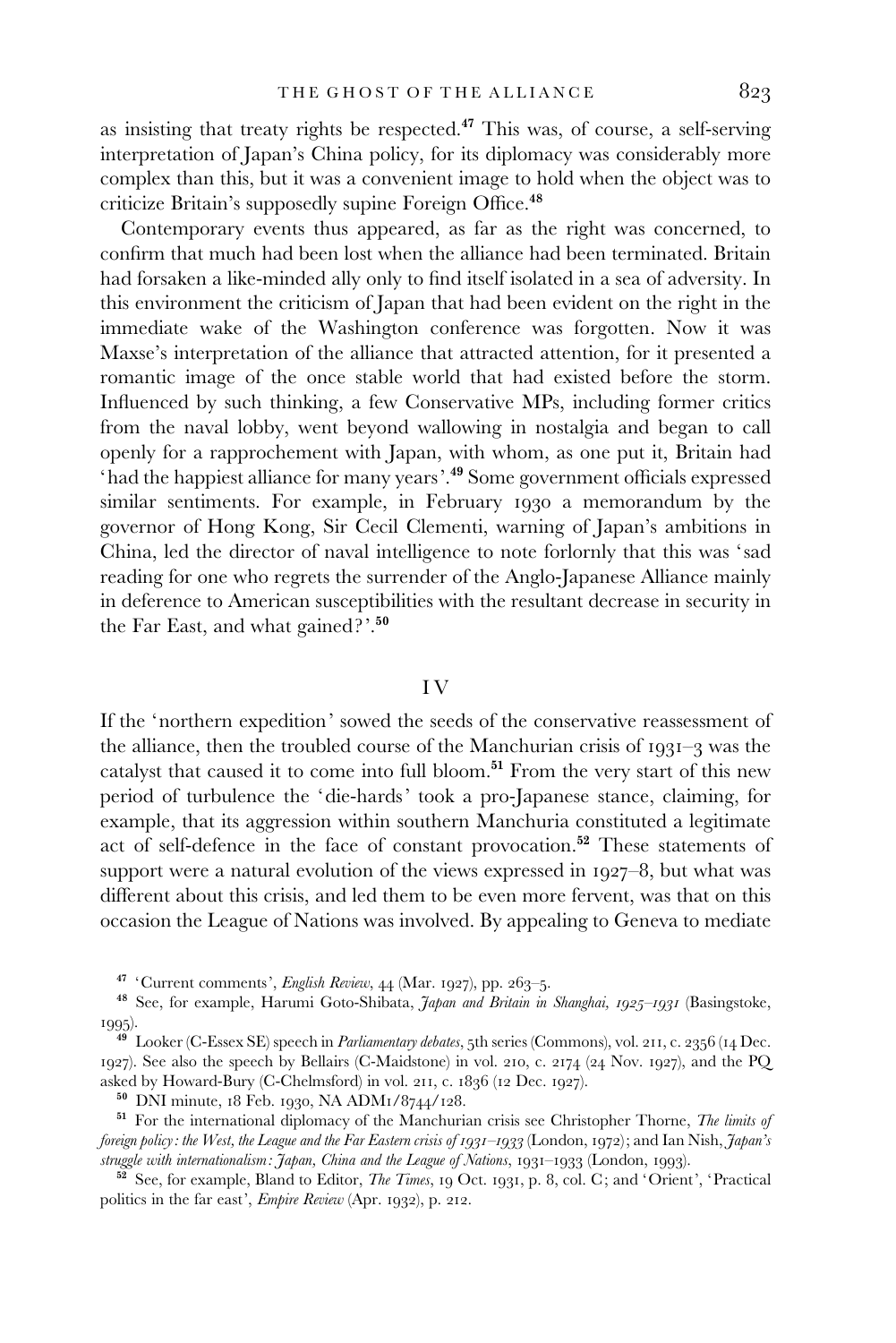the crisis in September 1931, China raised the dispute on to an entirely different level, for suddenly a successful solution to the problems in Manchuria became a measure of whether the League would be able to live up to the hopes that it had engendered.

The involvement of Geneva heightened support for Japan in 'die-hard' circles, for they had never been sympathetic towards the League, seeing it as the illstarred creation of that naive utopian President Wilson. Moreover, this antipathy towards the League was, of course, reinforced by the fact that the Labour party and the detested progressive intellectuals so resolutely put their faith in the idea of collective security. Indeed there existed at the time a stifling intellectual climate, particularly in parliament itself, in which criticism of the League was seen as heresy.<sup>53</sup> Accordingly the crisis represented a chance for the 'die-hards' to demonstrate what they saw as the absurdity of diplomacy centred on the League rather than national interest, particularly once the internationalists began to call for sanctions against Japan.

The result was that from 1931 onwards a growing number of Conservative MPs sought both publicly and privately to defend Japan's actions, and, moreover, to argue that the crisis would never have happened if the alliance had been allowed to continue. Indeed it is at this point that one might say that this view became an established item of conservative dogma, for even those not normally associated with the 'die-hards', including figures such as R. A. Butler and Cuthbert Headlam, now began to repeat it as received wisdom.<sup>54</sup> Lamentations for the lost days of the alliance and calls for friendship with Japan were now expressed fairly frequently in debates in both houses of parliament.<sup>55</sup> Thus, in May 1934, none other than Admiral Keyes, now the newly elected Conservative MP for Portsmouth North, observed that the present unsatisfactory conditions had their roots in the recent past when Britain had made the 'deplorable mistake' of terminating its alliance with Japan. This was a decision, Keyes claimed disingenuously, that he had always regretted, for Japan had listened to Britain when the alliance had existed. He ended his peroration by recommending to those in government that they should do 'all in their power to return to the excellent understanding with Japan which existed in those days'.<sup>56</sup> His colleague Victor Cazalet, the Conservative MP for Chippenham, enthusiastically agreed, noting that 'in the Great War Japan had shown herself as a very loyal ally of this country' and affirming that Britain should accept its dominant role in east Asia.<sup>57</sup>

<sup>53</sup> See R. Bassett, Democracy and foreign policy: a case history (London, 1952), p. 569.

<sup>54</sup> Butler to Brabourne, 12 Dec. 1935, London, British Library, Asian, Pacific, and African Dept, Brabourne papers, MSS.Eur.F97/20A; and diary entry, 8 Mar. 1936, Durham, County Durham Record Office, Headlam papers, D/He 32.

<sup>&</sup>lt;sup>55</sup> For such comments, see *Parliamentary debates*, 5th series (Commons), vol. 275, c. 2220 (16 Mar. 1933); and Parliamentary debates, 5th series (Lords), vol. 97, cc. 527-42 (3 Apr. 1935), and vol. 102, cc. 22-6 (20 July 1936). <sup>56</sup> Parliamentary debates, 5th series (Commons), vol. 289, c. 2084 (18 May 1934).

 $57$  Ibid., c. 2085.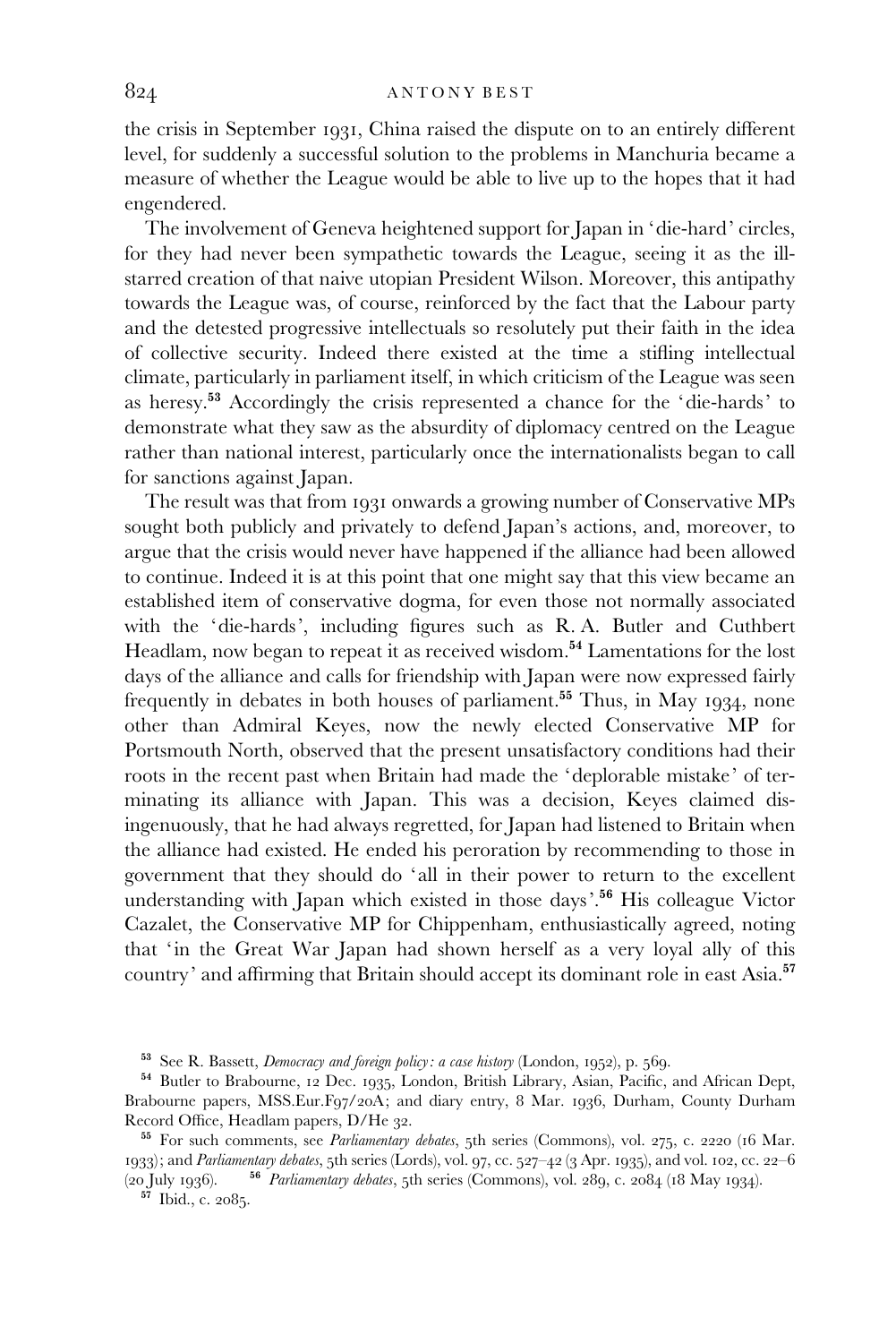These views were also echoed in the media, where one of the new adherents to this line was Viscount Rothermere. In editorials in the Daily Mail and in speeches made during a visit to Japan in 1936 he deplored the alliance's termination and lambasted the League enthusiasts whom he saw as poisoning relations with the Japanese.<sup>58</sup> In addition, the *Empire Review*, the *English Review*, the *Morning Post*, the Saturday Review, and the National Review produced a series of articles that lamented past errors and called for renewed friendship. For example, in April 1933 Sir Clement Kinloch-Cooke, the editor of the Empire Review, observed in his monthly column that

After much harassing of mind and not a little sympathetic feeling, people are beginning to recall the benefits of the alliance and the generous and unceasing aid given by Japan to this country during the Great War. They are thinking more of what the alliance stood for than of the tricky ways of Geneva, where a great deal is talked about but comparatively little achieved.<sup>59</sup>

In a similar vein another passionate plea for better Anglo-Japanese relations, which was published anonymously in November 1933 in the English Review, included the remarkable assertion that in 1914 'the Japanese were absolutely the only people we could depend upon'.<sup>60</sup> A number of studies of contemporary east Asia also included similar arguments, most notably those by Malcolm Kennedy, a former Reuters correspondent in Japan, and Ernest Pickering, a former Conservative MP.<sup>61</sup>

The allusions to the 'golden age' of the alliance were not restricted to the political foot soldiers, for those in the highest reaches of power also expressed such sentiments. For example, in September 1933 the chief of the imperial general staff, General Sir Archibald Montgomery-Massingberd, declared that the decision to end the alliance had been one of 'insensate folly' which had deprived Britain ' of a valued ally for no compensating gain in the shape of a less jealous America'.<sup>62</sup> Another significant critic was the chancellor of the exchequer, Neville Chamberlain, who observed at a meeting of the CID in November 1933 that he considered the abrogation of the alliance to have been a mistake as 'it had gradually poisoned our relations with Japan'.<sup>63</sup> Accordingly he proposed that

<sup>58</sup> Viscount Rothermere, Warnings and predictions (London, 1939), pp. 180–5, and Spinks, 'The termination of the Anglo-Japanese alliance', p. 321.

<sup>59</sup> The Editor, 'Round the empire', *Empire Review* (Apr. 1933), p. 195.

<sup>60</sup> 'R', 'Anglo-Japanese relations', English Review, 57 (Nov. 1933), pp. 519–25. See also the comments by George Sale in the 'Summary of discussion' appendix to Lord Lothian, 'The crisis in the Pacific', International Affairs, 14 (Mar.–Apr. 1935), pp. 170–1.

 $61$  Malcolm Kennedy, The problem of Japan (London, 1935), pp.  $64-74$ ; and Ernest H. Pickering, Japan's place in the modern world (London, 1936), pp. 318–19. For a review of this literature, see Jon Pardoe, 'British writing on contemporary Japan, 1924–1941: newspapers, books, reviews and propaganda', in Gordon Daniels and Chushichi Tsuzuki, eds., The history of Anglo-Japanese relations, V: The social and cultural perspectives, 1600–2000 (Basingstoke, 2002), pp. 281–304.

<sup>62</sup> Montgomery-Massingberd (CIGS) to Hankey (Cabinet Office), 11 Sept. 1933, NA CAB21/369.

<sup>63</sup> CID 261st meeting, 9 Nov. 1933, NA CAB2/6.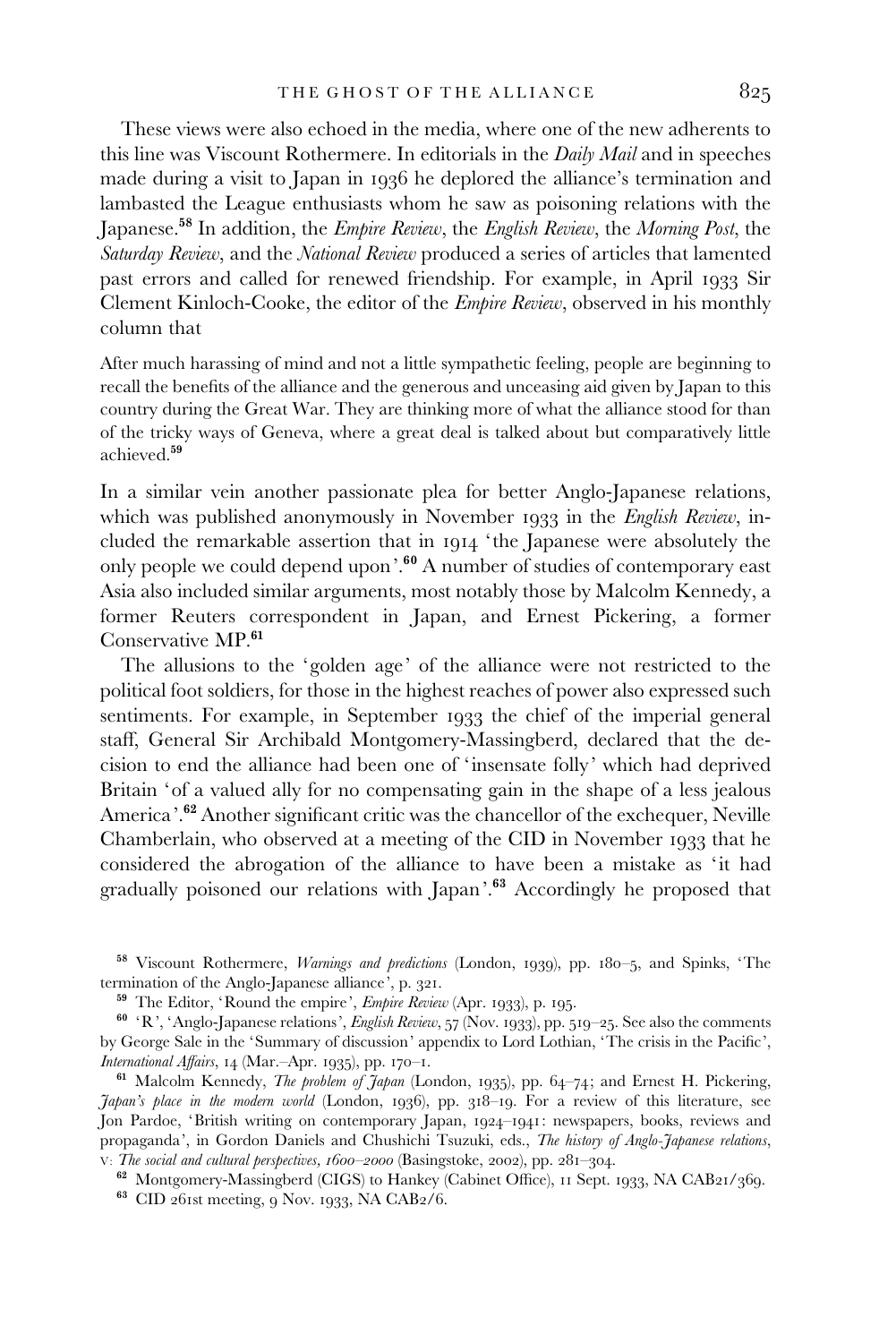Britain should attempt to restore its former friendship with Japan, a line that he was intermittently to pursue with a marked lack of success for the rest of the decade.

The belief that abrogation of the alliance had been a calamitous mistake thus rapidly gathered converts and led a sizeable minority to argue that, if Britain revoked its obeisance to Washington and Geneva, a new relationship could be built with Japan that would guarantee the security of British interests in the east. But while this argument was frequently voiced by the right and had some support within the government, it did not become nearly as influential as the calls for appeasement of Germany. In part one can attribute this to circumstance, for the Japanese threat was clearly not as immediate as that posed by Hitler. In addition, however, it is important to see that much of the debate about Japan consisted of mere rhetorical point-scoring rather than mapping out a real alternative policy. Indeed, reading the statements of those who decried the alliance's demise one is struck by the fact that their words of enthusiasm for Japan were not so much for the country itself, but for what it represented. At heart their arguments were expressions of hostility towards China, the United States, the Soviet Union, and, perhaps most of all, the League. Thus Japan was not appreciated for what it was so much as for what it was not. As such the sympathy for Japan was not deep and genuine, but rather a symbolic expression of dissatisfaction at the way in which international politics had evolved since the end of the Great War. It is therefore no accident that the vague talk of reviving the alliance failed to turn into anything more substantial, for real pro-Japanese sentiments existed only among a few.

While the lamentations over the alliance's demise undoubtedly had popular appeal, it is also important to note that this view never possessed a monopoly over British opinion, and that many saw it as a flawed argument. Criticism came from a number of angles. Some, such as Sir Austen Chamberlain and the cabinet secretary Sir Maurice Hankey, took a realpolitik line. They agreed that the alliance's demise was regrettable, but from their own experience stated that it was inconceivable that Britain could have resisted American and Dominion pressure in 1921–2.<sup>64</sup> Others rejected the sentimental images of Japan because the latter's aggressive trade policy in the early to mid-1930s directly threatened their livelihood. Thus in areas such as Lancashire conservative opinion began to be attracted more by 'yellow peril' rhetoric than by stories about the special ties that existed between the 'two island empires'.<sup>65</sup>

The most biting criticism, however, came from liberal publicists, who directly attacked the idea that termination had been an error because Japan had proved

<sup>64</sup> See Austen Chamberlain to Howard, 25 Apr. 1927, Birmingham University Library, Austen Chamberlain papers, AC54/264; and Hankey to Montgomery-Massingberd, 22 Sept. 1933, and Hankey to Neville Chamberlain, 30 Oct. 1933, NA CAB21/369.

<sup>65</sup> Antony Best, 'Economic appeasement or economic nationalism?: a political perspective on the British empire, Japan and the rise of intra-Asian trade, 1933–1937', Journal of Imperial and Commonwealth History, 30 (2002), pp. 77-101.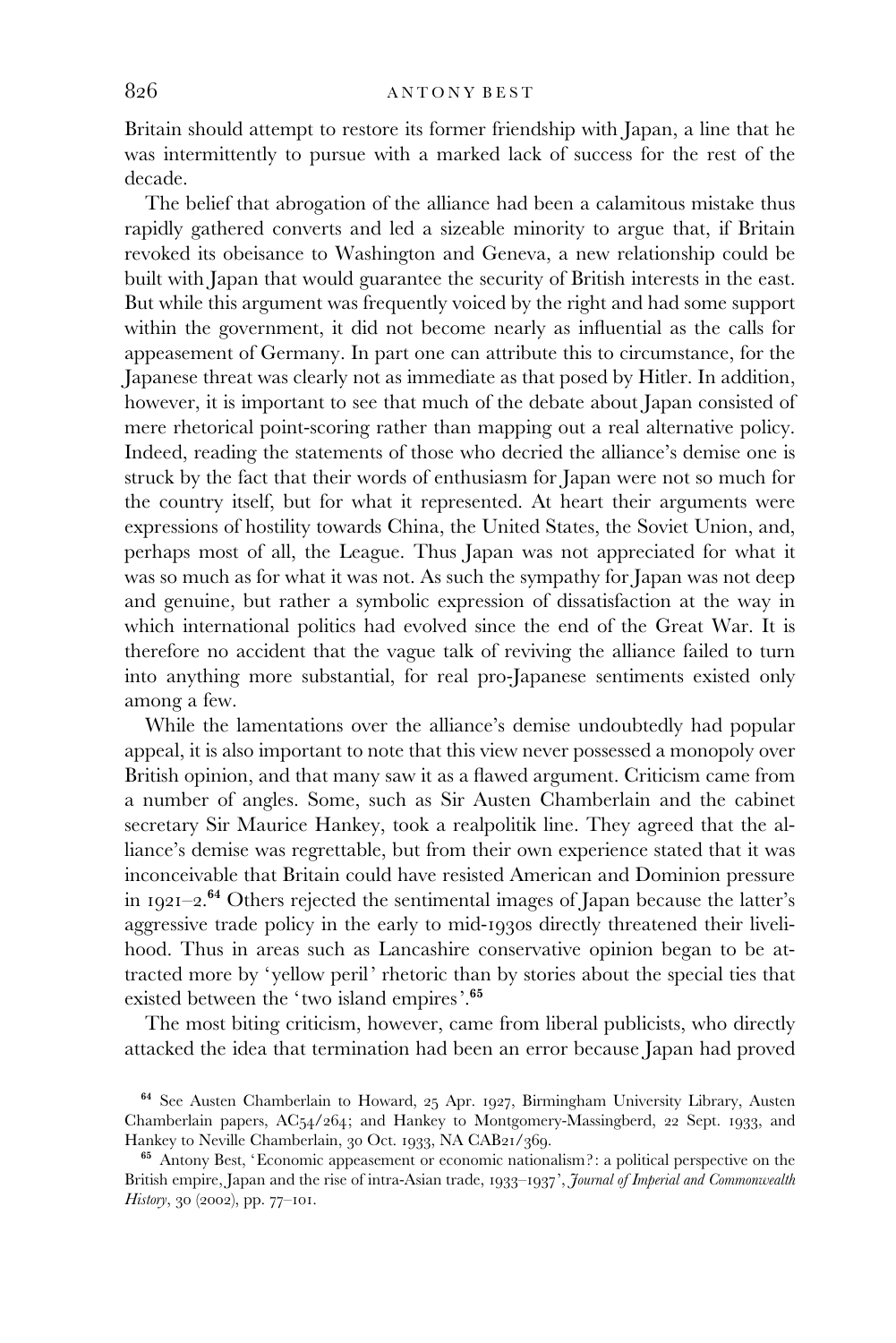itself to be a trustworthy ally in the Great War. In April 1932 Wickham Steed argued in the journal *Nineteenth Century and After* that the alliance had been removed for the very good reason that Japan could not be trusted, and described in detail the suspicion of Japanese activities that he had discovered in British Columbia in 1921.<sup>66</sup> The military correspondent of *The Times*, Basil Liddell Hart, took a similar view. In March 1935, in a conversation with Major-General John Dill, he refuted the latter's assertion that Japan had been a 'good ally to us in the last war' asserting that 'as an ally she wanted to get but not to give'.<sup>67</sup> Unsurprisingly, the pro-American lobby in British politics also rose to the challenge. In the autumn of 1934 Lord Lothian helped to organize a campaign of public speeches and newspaper articles that refuted the claim that Britain's destiny lay in renewed friendship with Japan. Among his supporters were figures such as J. L. Garvin and Lord Astor, the editor and proprietor of The Observer, respectively, and General Smuts, who was on a brief visit to London.<sup>68</sup>

Behind the scenes many in the Foreign Office took the same line. In 1926 Sir Victor Wellesley was recorded as stating that the Japanese were 'basically untrustworthy and unscrupulous' and that ' If one had nothing else to go by, their attitude towards us during the War would be enough.'<sup>69</sup> The minister in Peking, Sir Miles Lampson, who had been present at the Washington conference, took the same line, noting in typically blunt style that 'The people who killed the A-J Alliance were primarily the Japanese themselves', due to 'their misdeeds in China' during the Great War.<sup>70</sup> In 1934 Sir John Pratt of the Far Eastern Department affirmed his belief that proposals for a return to the alliance were 'counsels of sentiment and not of wisdom', and observed that Japan's behaviour during the alliance had meant that the relationship had become 'a source of embarrassment' to Britain.<sup>71</sup> The Foreign Office thus acted as a strong institutional check to the idea that the alliance could be revived. Others in Whitehall expressed similar scepticism. When faced in 1930 with Clementi's plea for better relations with Japan, one anonymous member of the War Office noted:

When all the past history of the Alliance is reviewed, can it be seriously supposed that Japan will act in a different manner in the future ? On the contrary, if it teaches anything, one is forced to the conclusion that she will use an Entente to increase her own prestige, to

<sup>&</sup>lt;sup>66</sup> Wickham Steed, 'British policy in the Pacific', *Nineteenth Century and After*, 111 (Apr. 1932), pp. 396–409.

<sup>&</sup>lt;sup>67</sup> 'Talk with Dill', Liddell Hart note, 27 Mar. 1935, London, King's College, Liddell Hart Centre for Military Archives, Liddell Hart papers, file 11/1935 part 1/69.

 $68$  See the speech by General Smuts reported in the *Times*, 13 Nov. 1934, p. 15, col. F, and Lord Lothian, 'The crisis in the Pacific', International Affairs, 14 (Mar.-Apr. 1935), pp. 170-1.

<sup>&</sup>lt;sup>69</sup> Casey (London) to Bruce, 15 Apr. 1926, in W. J. Hudson and Jane North, eds., My dear P.M.: R. G. Casey's letters to S. M. Bruce, 1924–1929 (Canberra, 1980), p. 175.

 $70$  Lampson (Peking) minute, 14 Apr. 1927, NA FO228/3405.

<sup>&</sup>lt;sup>71</sup> CP77(34) 'Situation in the Far East, 1933–1934', Simon note, 15 Mar. 1934, NA CAB24/248.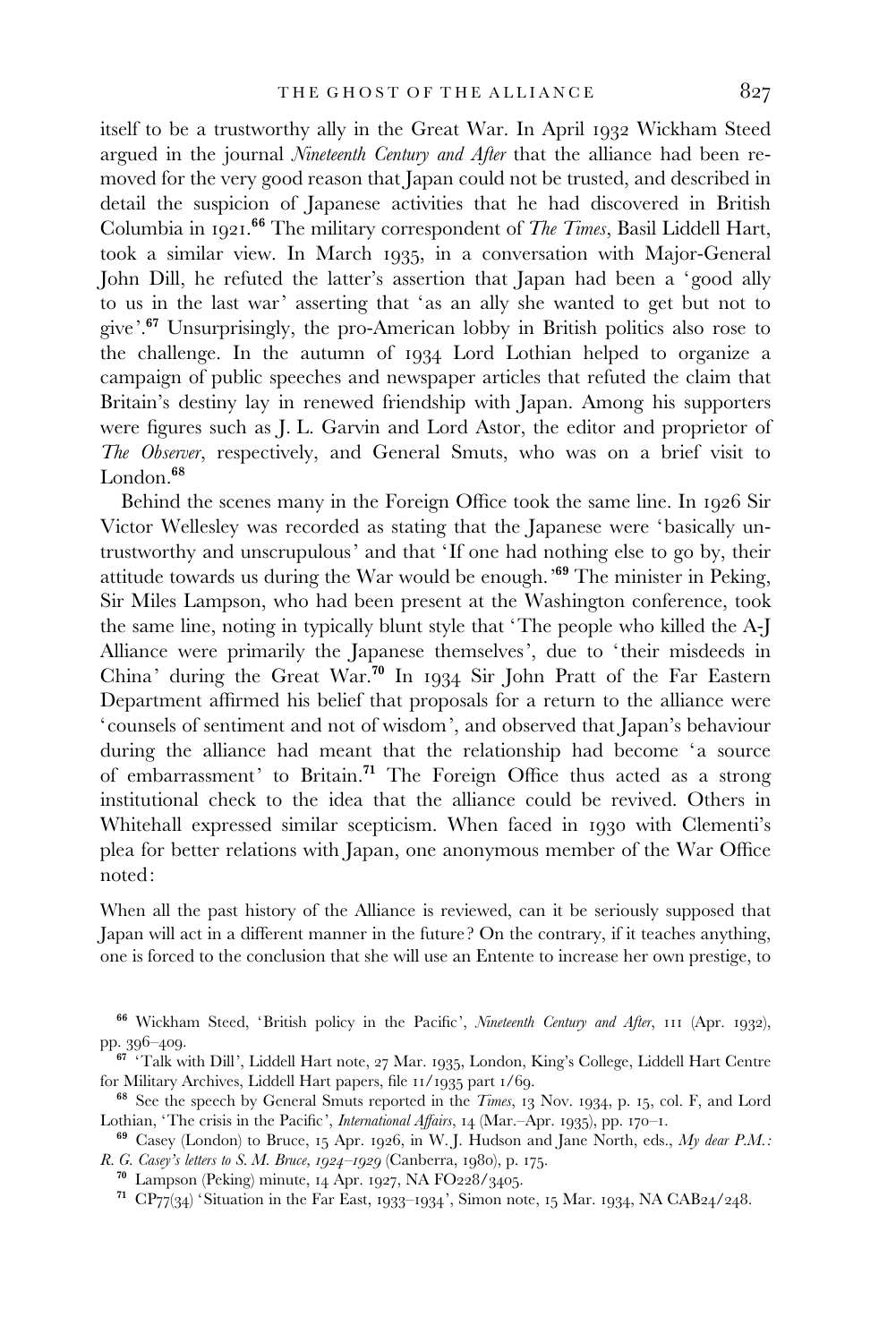obtain facilities that would otherwise be denied her; but when we in our turn ask for her to carry out the spirit of the Entente and render us assistance it will not be forthcoming.<sup>72</sup>

This was a telling dismissal, for it not only refuted the drift towards nostalgia, but also pointed to the potential dangers inherent in a sentimental reading of the past.

It is also notable that the first serious attempts to write the history of recent events in east Asia paid little heed to the argument espoused by the right. In 1937 G. F. Hudson noted in his book, *The Far East in world politics*, that the alliance had lost its raison d'être with the defeat of Germany and had thus been 'practically inoperative since 1918'.<sup>73</sup> Its termination in 1921 was therefore only a simple recognition of the reality of the situation. Moreover, he observed that the problem that beset the Washington treaties was not that they had been flawed from the outset, but rather that they had been overtaken by events, namely the rise of nationalist China.<sup>74</sup> G. E. Hubbard, the expert on east Asian affairs at Chatham House, took a similar view, observing in his study of contemporary British policy that the decision to terminate the alliance came about largely because of the 'disastrous possibility' that Japan might lead Britain into war with the United States.<sup>75</sup> The belief that the continuation of the alliance might have averted later Japanese aggression was only referred to, rather derisively, in a short footnote.<sup>76</sup>

#### V

The battle over the death of the alliance was thus neatly poised in the inter-war period, and it was a competition defined first and foremost by ideological preferences. But how did the contested view that the alliance's death was a disaster become received wisdom in the post-war period ? The answer lies partly in its occasional appearance in the memoirs and retrospectives that appeared during and after the Second World War. These books, which were written with the benefit of hindsight and for the aggrandizement of their authors' reputations, criticized many of the decisions made in the inter-war period, and tended to do so from a realpolitik rather than an internationalist perspective. Most of them focused entirely on European events, but a few also dealt with the origins of the war in the Pacific. In this field the Washington conference was a ripe target, for self-evidently it had not fulfilled its promise to bring peace and stability to east Asia. If the decisions at Washington had been misguided, it naturally followed that history might have taken a different path if the alliance had been maintained. Thus the idea that Britain had paid a heavy price for foolishly discarding its

<sup>72</sup> 'Note upon Sir Cecil Clementi's despatch', unattributed and undated [Feb. 1930?], NA O106/130. <sup>73</sup> G. F. Hudson. *The Far East in world bolitics* (London. 1937). p. 202. <sup>74</sup> Ibid. WO106/130. <sup>73</sup> G. F. Hudson, *The Far East in world politics* (London, 1937), p. 202.

<sup>75</sup> G. E. Hubbard, *British Far Eastern policy* (New York, 1943 edn), p. 33. See also Stephen King-Hall, Our own times, 1913–1938: a political and economic survey (London, 1938), p. 226; E. H. Carr, Britain: a study of foreign policy from the Versailles treaty to the outbreak of war (London, 1939), p. 58; G. M. Gathorne-Hardy, A short history of international affairs, 1920–1939 (London, 1950 edn), pp. 63–5; and Spinks, 'The termination of the Anglo-Japanese alliance', pp. 321-40. <sup>76</sup> Hubbard, *British Far Eastern policy*, p. 33.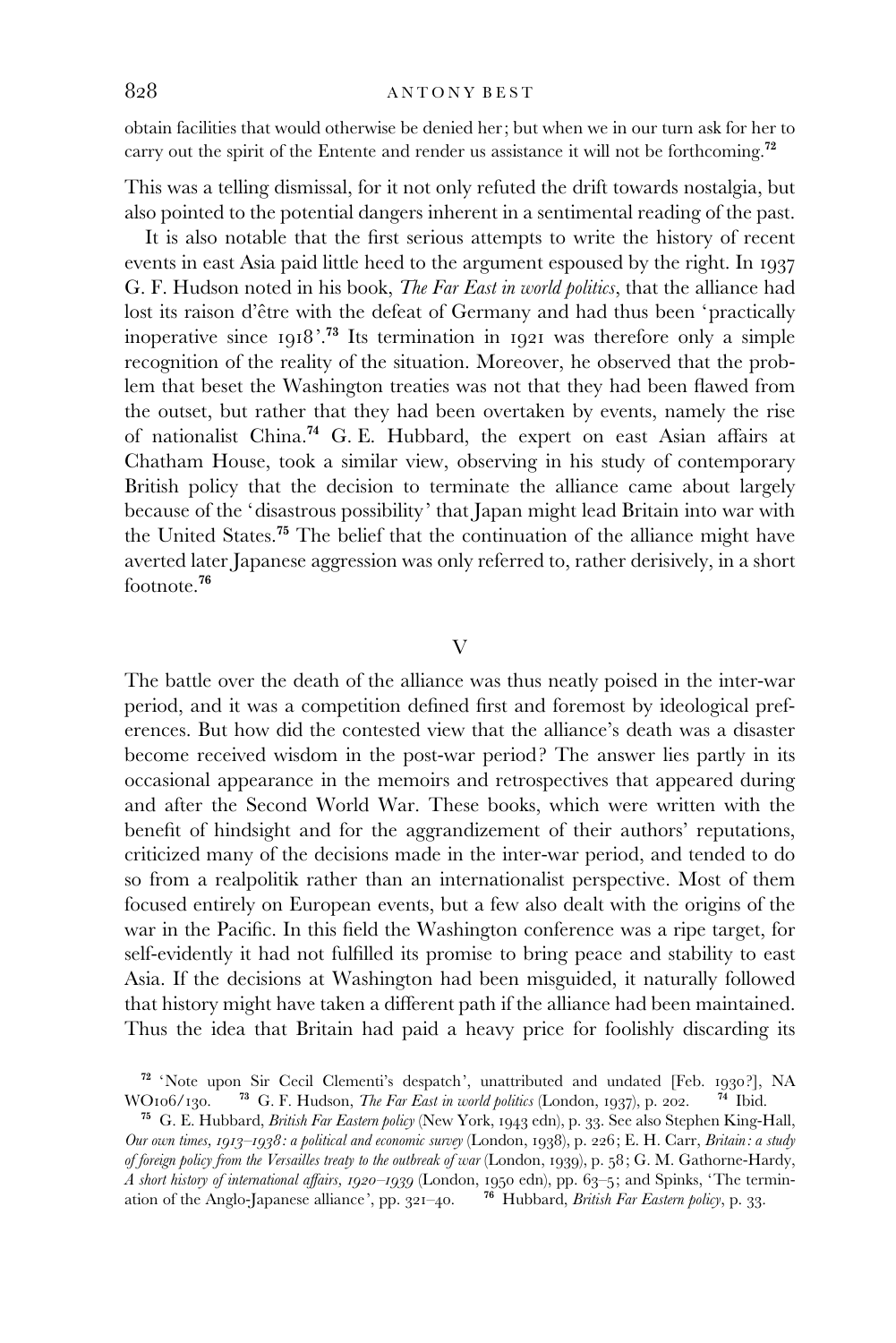formerly loyal ally was repeated for a new generation. The most notable author to include this argument was that great generator of historical myths, Winston Churchill. In The gathering storm he observed portentously that 'The annulment caused a profound impression in Japan, and was viewed as the spurning of an Asiatic Power by the Western world. Many links were sundered which might afterwards have proved of decisive value to peace.'<sup>77</sup> Typically, Churchill neglected to mention in this account that he had been one of the alliance's opponents in 1921.<sup>78</sup> This interpretation of events was also present in the memoirs of the former first sea lord, Lord Chatfield, and those of three figures who had served during their careers at the Tokyo embassy, Sir Robert Craigie, Sir Thomas Hohler, and Major-General F. S. G. Piggott, and was also hinted at in the memoirs of Lord Vansittart, the permanent under-secretary at the Foreign Office for most of the 1930s.<sup>79</sup> The 'ghost' thus continued to exert its grip, and the fact that many in the inter-war period had viewed Japan's record in the Great War with disquiet and had not regretted the end of the alliance was largely forgotten except by a few specialists.

Even more significant was that the original explicitly conservative ideological edge to the pro-alliance argument found new adherents in the 'declinist' school of British historians that emerged in the 1960s and 1970s. The most detailed criticism of the termination of the alliance appeared in Correlli Barnett's The collapse of British power, which was published in 1972. Drawing on the newly released minutes of the Imperial Conference of 1921, Barnett noted the grave choice facing Britain in 1921, including the difficulties posed by the naval issue, but argued that in the end facile pro-American sentiment led Britain to make the wrong decision. In making his case, he relied heavily on the arguments made at the conference by Billy Hughes, whose hard-headed realism he contrasted with the naivety of Meighen. He portrayed the decision to allow the treaty with Japan to lapse as a betrayal of Britain's traditional balance-of-power thinking, which should have taught Lloyd George and his cabinet that they needed to renew the alliance in order to contain the United States.<sup>80</sup> This clearly echoed the anti-'Atlanticist' views of the National Review and the 'die-hards'. Indeed, with Barnett's reference to Britain's 'grovelling ardour' for America, and his characterization of the Washington conference as 'one of the major catastrophes of British history', it read almost as if Leo Maxse were still with us.<sup>81</sup> Barnett was also similar to Maxse in that he relied on the 'ghost' of the alliance. He affirmed that Japanese

<sup>77</sup> Winston S. Churchill, The gathering storm (London, 1985 edn), p. 13. For Churchill's memoirs, see David Reynolds, In command of history: Churchill fighting and writing the Second World War (London, 2004).

<sup>78</sup> See Churchill memorandum, 4 July 1921, in Martin Gilbert, ed., Winston S. Churchill, III, Companion, part III (London, 1977), p. 1450.

 $79$  Lord Chatfield, The navy and defence: the autobiography of Admiral of the Fleet, Lord Chatfield,  $II$ : It might happen again (London, 1947), p. 88; R. L. Craigie, Behind the Japanese mask (London, 1946), pp. 12–13; Sir Thomas Hohler, Diplomatic petrel (London, 1942), pp. 71–2; F. S. G. Piggott, Broken thread (Aldershot, 1950) passim; and Lord Vansittart, *The mist procession* (London, 1958), p. 281.<br><sup>80</sup> Barnett, *The collapse of British power*, pp. 250–75.<br><sup>81</sup> Ibid., pp. 262, 272.

<sup>&</sup>lt;sup>80</sup> Barnett, *The collapse of British power*, pp. 250–75.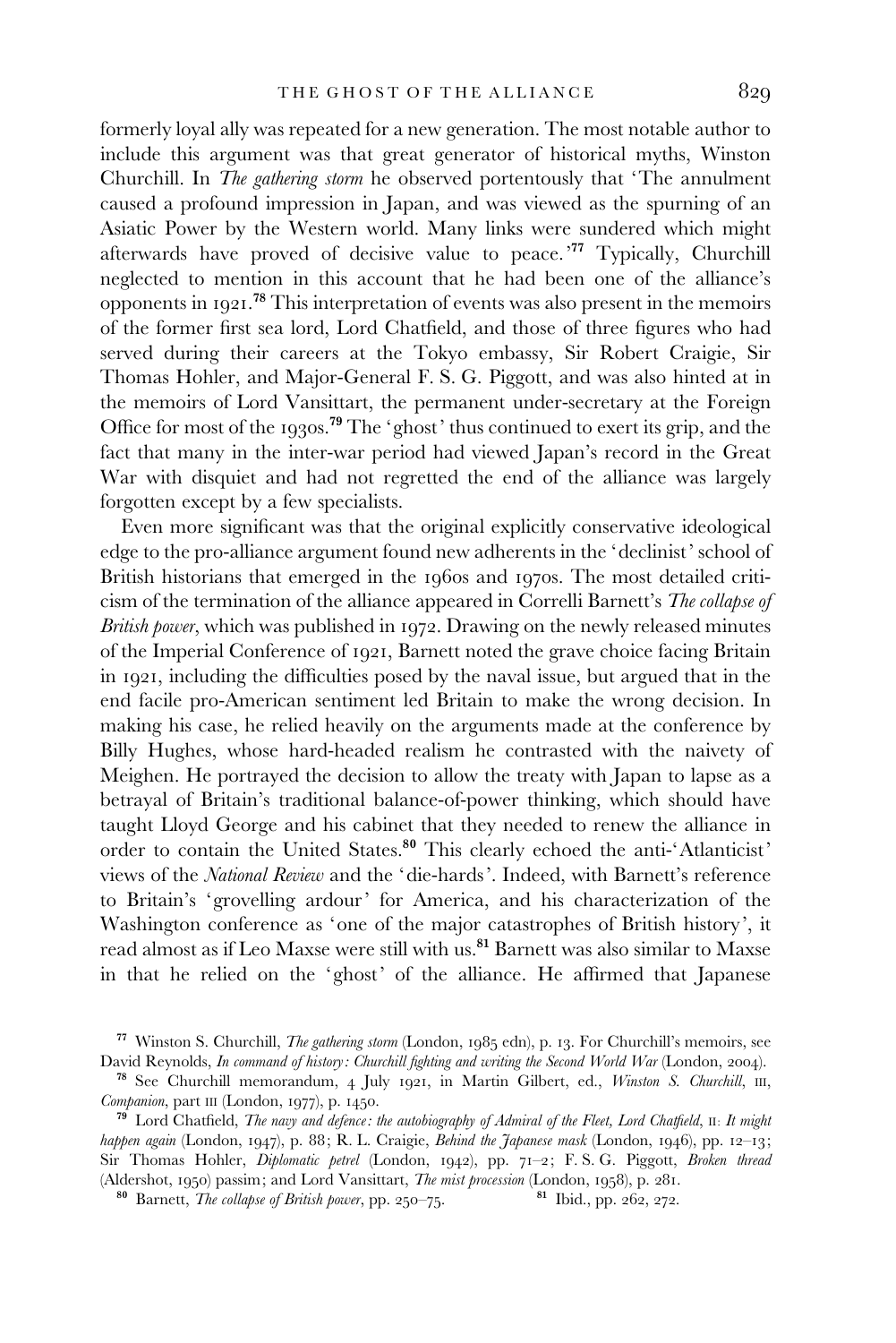assistance had been vital to the British war effort between 1914 and 1918, but did not mention that many, both in the Foreign Office and the Royal Navy, did not believe this to be true. He contended that 'the Japanese had always been scrupulously loyal', but made no mention of the 'twenty-one demands' or Japanese links to Asian revolutionaries.<sup>82</sup> The fact that British and Japanese attitudes towards the ' open door' in China differed so markedly was referred to in passing, but there was no recognition that this fundamental disagreement meant that any future alliance would have been built on the most unsound of foundations.

Barnett and the other 'declinist' writers were able to make an impact, because their accounts of the end of the alliance were framed within wide-ranging books that also covered the area of greatest interest to historians, namely the appeasement of Germany. Their polemical writings thus reached a larger audience than the more detailed analyses provided by those who specialized in the region. As a result it was the former's view that came to be adopted, often without its overtly political connotations, as a historical cliché that was regularly aired whenever the alliance came up for discussion.

#### V I

The 'ghost' has thus survived intact until the present day and continues to hinder understanding of both the nature of the alliance itself and the decisions made at the Washington conference. But by looking carefully at the myth and studying its assumptions, it is possible to strip away the sentiment and nostalgia that has encumbered our vision. The first part in this process is to realize that the myth presupposes that the alliance was something it never really was, close and harmonious. It needs to be understood that this interpretation has its roots not in solid fact but in the fantasyland of Leo Maxse and the 'die-hards', who deliberately created a positive image of the alliance as part of their struggle to resist the rise of 'new diplomacy' and all of its works. In reality the situation was that even before 1921 British and Japanese interests in east Asia seriously diverged. Thus the end of the alliance did not cause Anglo-Japanese alienation but in fact can be seen as symptomatic of the steady erosion of the ties between the two countries. Any renewal of the alliance would most likely have been a fruitless attempt to stop the haemorrhaging. It is also essential to recognize that the problems that eventually compromised the security arrangements agreed at Washington would have provided a severe test for any agreement. For example, can it really be argued that the alliance would have better weathered the storms created by the rise of Chinese nationalism and the arrival of the depression ? In addition, it is vital to understand that in 1921 Britain had little choice but to opt for co-operation with the United States, for only that option provided a realistic chance of settling the many strategic and economic problems that beset the fragile post-Paris order;